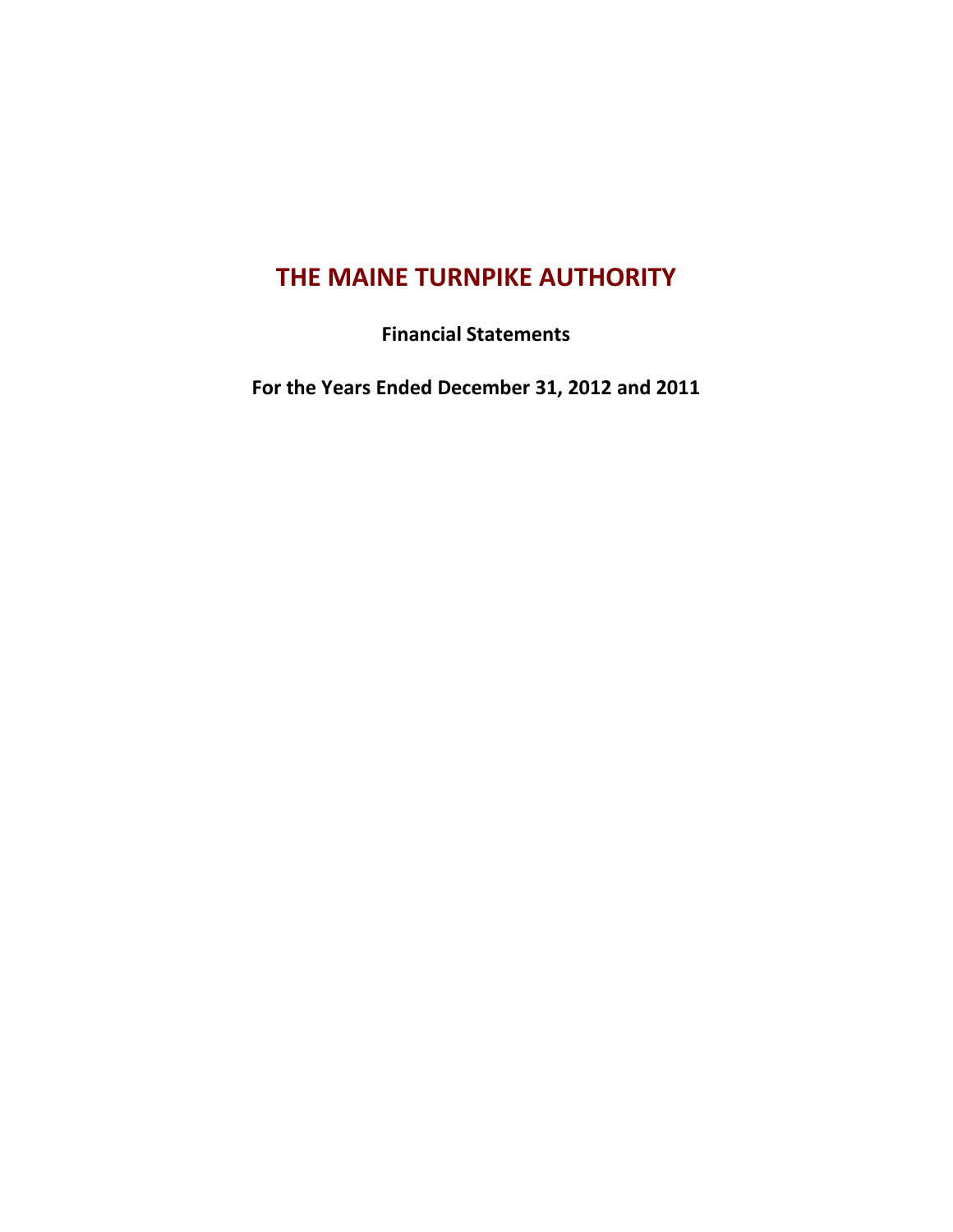# **THE MAINE TURNPIKE AUTHORITY**

# **Financial Statements**

# **For the Years Ended December 31, 2012 and 2011**

# **TABLE OF CONTENTS**

|                                                              | Page(s)   |
|--------------------------------------------------------------|-----------|
| Independent Auditors' Report                                 | $1 - 2$   |
| Management Discussion and Analysis                           | $3 - 8$   |
| <b>Statement of Net Position</b>                             | $9 - 10$  |
| Statements of Revenues, Expenses and Changes in Net Position | 11        |
| <b>Statements of Cash Flows</b>                              | $12 - 13$ |
| <b>Notes to Financial Statements</b>                         | 14-30     |
| Required Supplementary Information                           | 31        |
| Other Supplementary Information                              | 32        |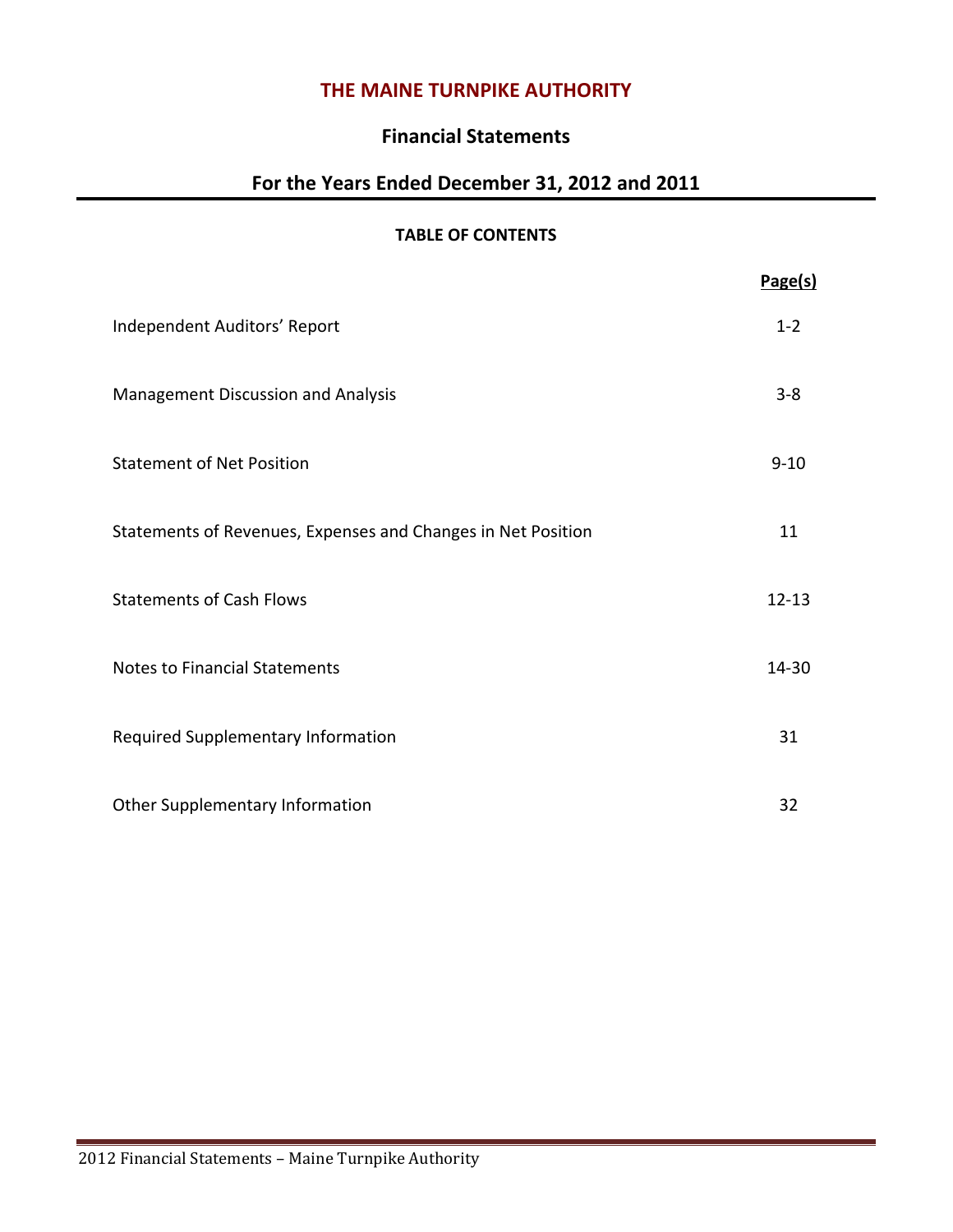

Accessible Approachable Accountable

#### **Independent Auditors' Report**

To the Board of Directors Maine Turnpike Authority Portland, Maine

#### **Report on the Financial Statements**

We have audited the accompanying financial statements of the Maine Turnpike Authority, a component unit of the State of Maine, as of and for the years ended December 31, 2012 and 2011, and the related notes to the financial statements, which comprise the Authority's basic financial statements as listed in the table of contents.

#### *Management's Responsibility for the Financial Statements*

Management is responsible for the preparation and fair presentation of these financial statements in accordance with accounting principles generally accepted in the United States of America; this includes the design, implementation, and maintenance of internal control relevant to the preparation and fair presentation of financial statements that are free from material misstatement, whether due to fraud or error.

#### *Auditors' Responsibility*

Our responsibility is to express opinions on these financial statements based on our audits. We conducted our audits in accordance with auditing standards generally accepted in the United States of America and the standards applicable to financial audits contained in *Government Auditing Standards,* issued by the Comptroller General of the United States. Those standards require that we plan and perform the audits to obtain reasonable assurance about whether the financial statements are free from material misstatement.

An audit involves performing procedures to obtain audit evidence about the amounts and disclosures in the financial statements. The procedures selected depend on the auditor's judgment, including the assessment of the risks of material misstatement of the financial statements, whether due to fraud or error. In making those risk assessments, the auditor considers internal control relevant to the entity's preparation and fair presentation of the financial statements in order to design audit procedures that are appropriate in the circumstances, but not for the purpose of expressing an opinion on the effectiveness of the entity's internal control. Accordingly, we express no such opinion. An audit also includes evaluating the appropriateness of accounting policies used and the reasonableness of significant accounting estimates made by management, as well as evaluating the overall presentation of the financial statements.

We believe that the audit evidence we have obtained is sufficient and appropriate to provide a basis for our audit opinions.

#### *Opinions*

In our opinion, the financial statements referred to above present fairly, in all material respects, the respective financial position of the Maine Turnpike Authority, as of December 31, 2012 and 2011, and the respective changes in financial position and cash flows thereof for the years then ended in accordance with accounting principles generally accepted in the United States of America.

# Macpage LLC

30 Long Creek Drive, South Portland, ME 04106-2437 | 207-774-5701 | 207-774-7835 fax | cpa@macpage.com One Market Square, Augusta, ME 04330-4637 | 207-622-4766 | 207-622-6545 fax

#### macpage.com

An Independently Owned Member, McGladrey Alliance

McGladrey Alliance is a premier affiliation of independent accounting and consulting firms. McGladrey Alliance member firms maintain their respective names, autonomy and independence and are responsible for their own client arrangements, delivery of services and maintenance of client relationships.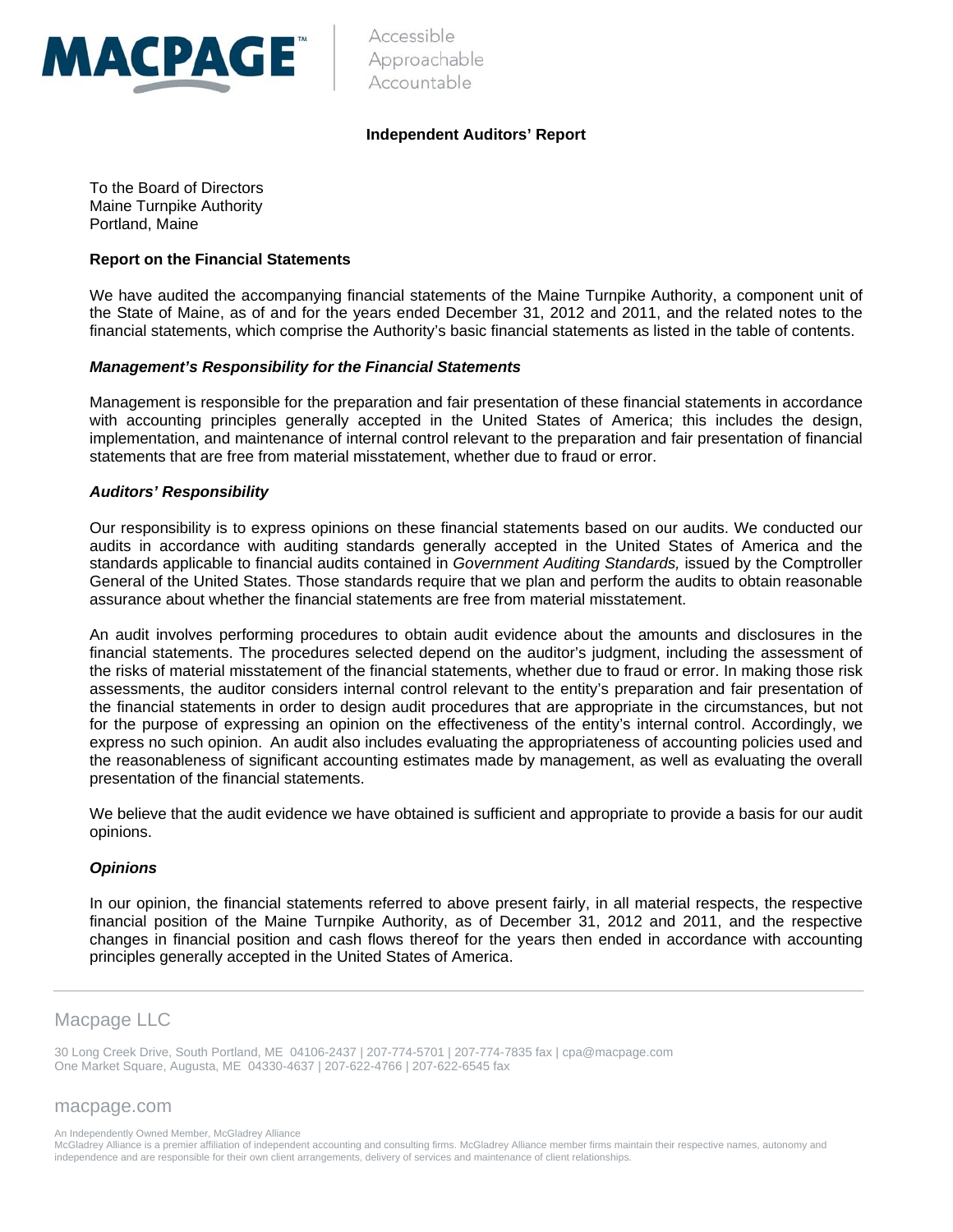# *Other Matters*

#### *Required Supplementary Information*

Accounting principles generally accepted in the United States of America require that the management's discussion and analysis on pages 3-8, the schedule of funding progress for the retiree healthcare plan on page 31 and the trend data on infrastructure condition on page 31 be presented to supplement the basic financial statements. Such information, although not a part of the basic financial statements, is required by the Governmental Accounting Standards Board who considers it to be an essential part of financial reporting for placing the basic financial statements in an appropriate operational, economic, or historical context. We have applied certain limited procedures to the required supplementary information in accordance with auditing standards generally accepted in the United States of America, which consisted of inquiries of management about the methods of preparing the information and comparing the information for consistency with management's responses to our inquiries, the basic financial statements, and other knowledge we obtained during our audit of the basic financial statements. We do not express an opinion or provide any assurance on the information because the limited procedures do not provide us with sufficient evidence to express an opinion or provide any assurance.

#### *Other Information*

Our audit was conducted for the purpose of forming an opinion on the financial statements that comprise the Authority's basic financial statements. The Calculation of the Composite Debt Service Ratio on page 32, as required by the bond resolutions and related documents is presented for purposes of additional analysis and is not a required part of the basic financial statements.

The Calculation of the Composite Debt Service Ratio is the responsibility of management and was derived from and relates directly to the underlying accounting and other records used to prepare the basic financial statements. Such information has been subjected to the auditing procedures applied in the audit of the basic financial statements and certain additional procedures, including comparing and reconciling such information directly to the underlying accounting and other records used to prepare the basic financial statements or to the basic financial statements themselves, and other additional procedures in accordance with auditing standards generally accepted in the United States of America. In our opinion, the Calculation of the Composite Debt Service Ratio is fairly stated, in all material respects, in relation to the basic financial statements as a whole.

#### **Other Reporting Required by** *Government Auditing Standards*

In accordance with *Government Auditing Standards*, we have also issued our report dated March 19, 2013 on our consideration of the Maine Turnpike Authority's internal control over financial reporting and on our tests of its compliance with certain provisions of laws, regulations, contracts, and grant agreements and other matters. The purpose of that report is to describe the scope of our testing of internal control over financial reporting and compliance and the results of that testing, and not to provide an opinion on internal control over financial reporting or on compliance. That report is an integral part of an audit performed in accordance with *Government Auditing Standards* in considering Maine Turnpike Authority's internal control over financial reporting and compliance.

Macpage LLC

March 19, 2013 South Portland, Maine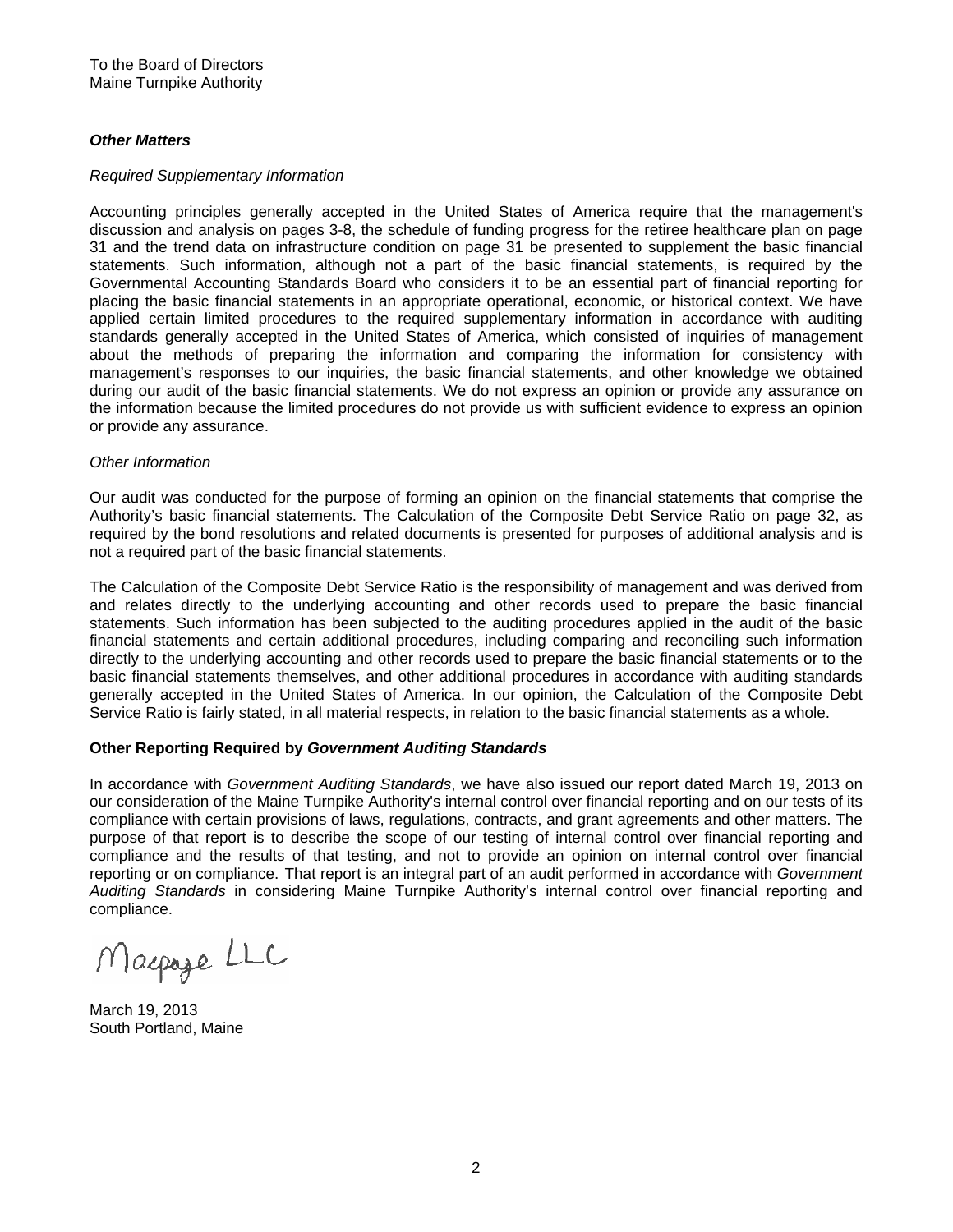# **THE MAINE TURNPIKE AUTHORITY**

# **Management's Discussion and Analysis**

#### **December 31, 2012**

The management of the Maine Turnpike Authority (the Authority) offers this narrative overview and analysis of the Authority's financial activities for the years ended December 31, 2012 and 2011. This discussion and analysis is designed to assist the reader in focusing on the significant financial issues and activities and to identify any significant changes in financial position. The information presented here should be read in conjunction with the Authority's basic financial statements.

# **Financial Highlights**

Operating income for the Maine Turnpike Authority was \$36,212,014 and \$38,108,066 for calendar years 2012 and 2011, respectively. The decrease in operating income is mostly due to an increase in Net Fare Revenue offset by a greater increase in Preservation expenses. Total Revenues increased 2.7% in 2012 which is mostly due to a toll increase implemented on November 1, 2012. The increase in Operating Expenses is mostly due to an increase in Preservation expenses. The Authority expanded its paving and bridge repair programs in 2012.

Net income produced an increase in net position of \$14,595,839 and \$15,946,804 for fiscal years 2012 and 2011, respectively. The term "net position" refers to the difference between assets and liabilities. At the close of calendar year 2012, the Authority had a net position of \$153,627,969, an increase of 9.5% over calendar year 2011. At the close of calendar year 2011, the Authority's net position was \$139,032,130. The Authority's overall financial position has improved as shown by the increase in net position.

#### **Overview of the Basic Financial Statements**

This discussion and analysis is intended to serve as an introduction to the Authority's basic financial statements. The Authority's financial statements are presented in a manner similar to a private‐sector business and have been prepared according to accounting principles generally accepted (GAAP) in the United States. All of the current year's revenues are recorded as they are earned and expenses are recorded as they are incurred, regardless of when cash is received or disbursed.

# **Basic Financial Statements**

The statement of net position presents information on all of the Authority's assets and liabilities, with the difference reported as net position. Over time, increases and decreases in net position serve as a relative indicator of the change in financial position of the Authority.

The statement of revenues, expenses, and changes in net position shows the result of the Authority's total operations during the fiscal year and reflects both operating and non‐operating activities. Changes in net position reflect the current fiscal period's operating impact upon the overall financial position of the Authority.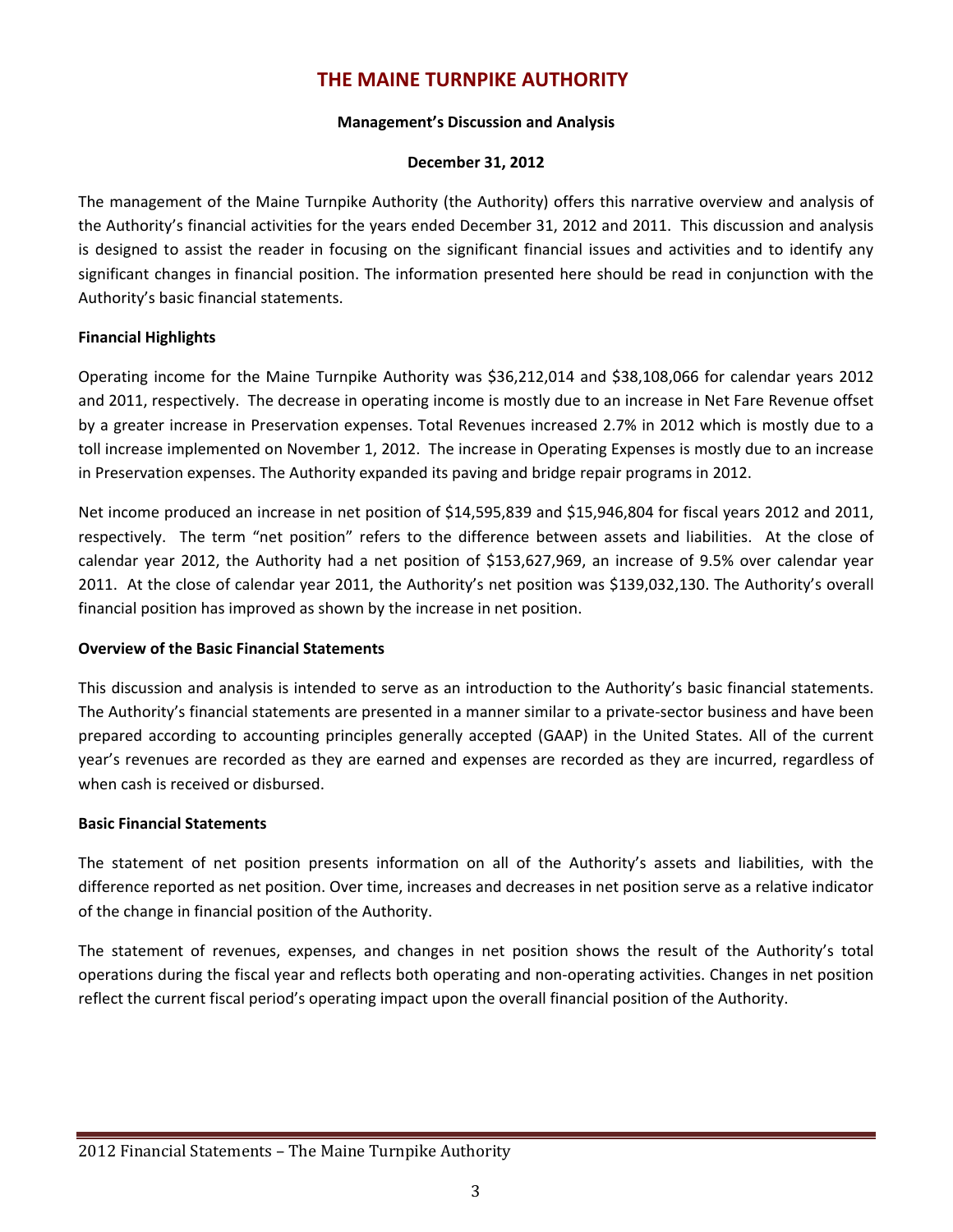The statement of cash flows provides a detailed analysis of all sources and uses of cash. The direct method of cash flows is presented, ending with a reconciliation of operating income to net cash provided by operating activities. The statement of cash flows is divided into the following activities: operating, capital financing, and investing.

# **Notes to the Financial Statements**

The notes provide additional information that is essential to fully understand that data provided in the basic financial statements.

# **Other Information**

In addition to the basic financial statements and notes, this report also presents required supplementary information concerning infrastructure condition and the retiree healthcare plan. Additionally, certain supplementary information concerning the Authority's debt service ratio, as defined by the bond resolution, is included.

#### **Financial Analysis**

# **Maine Turnpike Authority's Statement of Net Position**

|                                                 | December 31,      |               |    |                |
|-------------------------------------------------|-------------------|---------------|----|----------------|
|                                                 | 2012              |               |    | 2011, Restated |
| <b>Assets and Deferrals</b>                     |                   |               |    |                |
| <b>Current Assets</b>                           | \$                | 104,234,514   | \$ | 39,625,074     |
| Capital Assets, Net of Accumulated Depreciation |                   | 489,030,660   |    | 470,687,529    |
| <b>Non-Current Restricted Assets</b>            |                   | 39, 311, 162  |    | 42,332,507     |
| <b>Other Assets</b>                             |                   | 19,828,671    |    | 22,309,009     |
| Deferred Outflows of Resources                  |                   | 9,146,765     |    | 3,454,978      |
| <b>Total Assets and Deferred Outflows</b>       | Ŝ.<br>661,551,771 |               | \$ | 578,409,097    |
| <b>Liabilities and Net Position</b>             |                   |               |    |                |
| <b>Current Liabilities</b>                      |                   | 43,174,273    |    | 41,833,145     |
| Bonds Payable, Net of Unamortized Premiums      |                   | 451,304,104   |    | 386,655,788    |
| Other Post Employment Benefits Liability        |                   | 12,161,000    |    | 9,651,649      |
| <b>Other Non-current Liabilities</b>            |                   | 1,284,425     |    | 1,236,385      |
| <b>Total Liablilities</b>                       | S.                | 507,923,802   | \$ | 439,376,967    |
| <b>Net Position:</b>                            |                   |               |    |                |
| Net Investment in Capital Assets                |                   | 115, 189, 754 |    | 99,202,534     |
| Restricted                                      |                   | 31,776,349    |    | 31,945,482     |
| Unrestriced                                     |                   | 6,661,866     |    | 7,884,114      |
| <b>Total Net Position</b>                       |                   | 153,627,969   | \$ | 139,032,130    |
| <b>Total Liabilities and Net Position</b>       | \$<br>661,551,771 |               |    | 578,409,097    |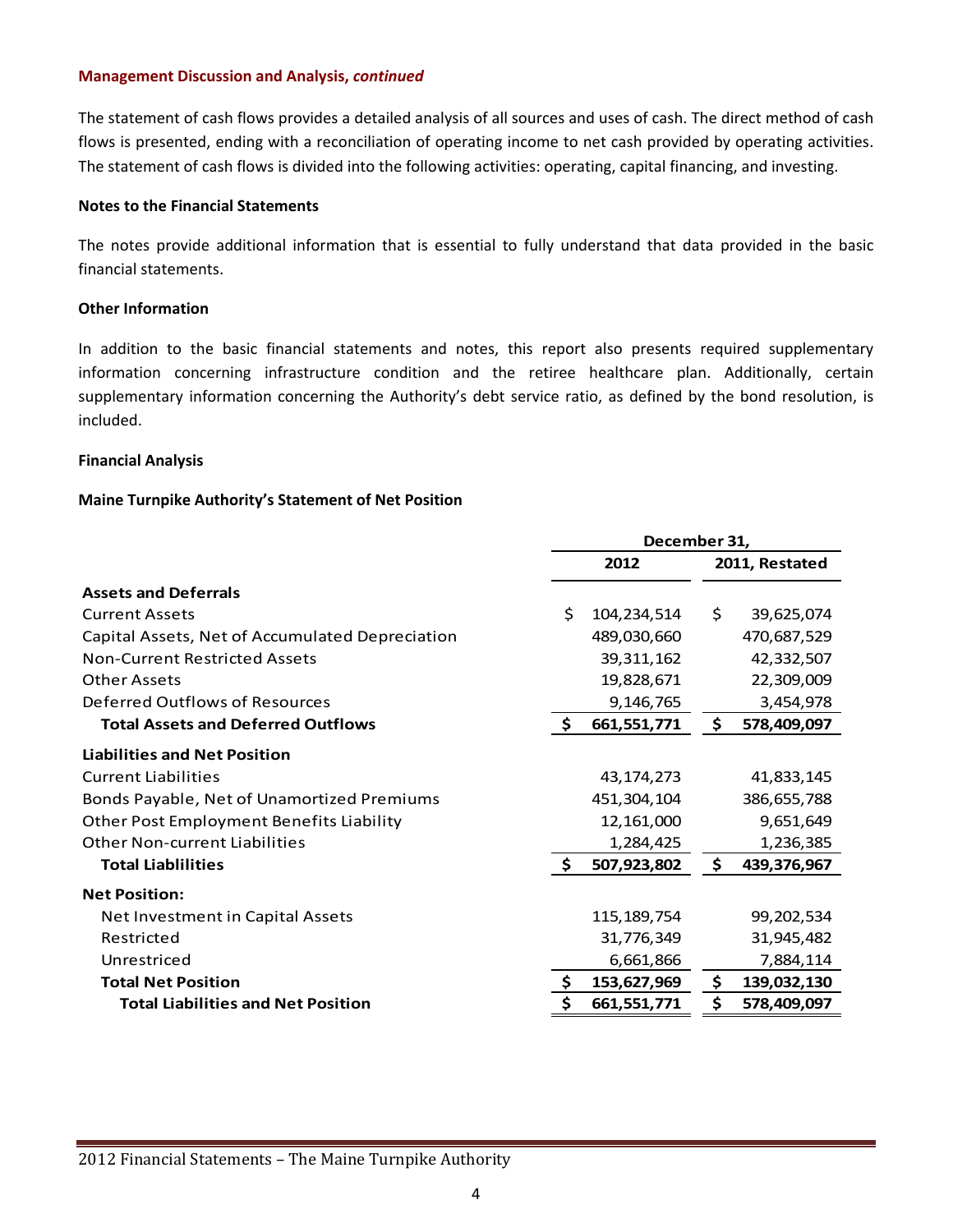As noted earlier, net position serves as an indicator of the Authority's overall financial position. In the case of the Authority, assets exceeded liabilities by \$153,627,969 at the close of the most recent calendar year. This represents an increase of \$14,595,839 (9.5%) over the previous year. This increase was primarily due to operating results.

The largest portion of the Authority's net position reflects its net investment in capital assets (e.g., right-of-way, roads, bridges, toll equipment, etc) less any related outstanding debt used to acquire those assets. The Authority uses these capital assets to provide service and consequently, these assets are not available for liquidating liabilities or for other spending. The net investment in Capital Assets was \$115,189,754 and \$99,202,534 for the years ending December 31, 2012 and 2011, respectively.

Restricted net position is reserved for projects defined in the bond resolutions and applicable bond issue official statements. The Authority's restricted net position was \$31,776,349 and \$31,945,482 for the years ending December 31, 2012 and 2011, respectively. The remaining unrestricted net position serves as working capital and may be used to meet the Authority's capital and ongoing operational needs.

# **The Maine Turnpike Authority's Changes in Net Position**

|                                 | For the Years Ended December 31, |             |                |             |  |
|---------------------------------|----------------------------------|-------------|----------------|-------------|--|
|                                 |                                  | 2012        | 2011, Restated |             |  |
| <b>Revenues:</b>                |                                  |             |                |             |  |
| Net Toll Fare Revenues          | \$                               | 104,507,889 | \$.            | 101,654,987 |  |
| <b>Concession Rental</b>        |                                  | 4,051,615   |                | 3,866,024   |  |
| Investment Income (Loss)        |                                  | 140,864     |                | (200, 745)  |  |
| Miscellaneous                   |                                  | 1, 142, 267 |                | 1,625,175   |  |
| <b>Total Revenues</b>           | \$                               | 109,842,635 | \$             | 106,945,441 |  |
| <b>Expenses:</b>                |                                  |             |                |             |  |
| Operations                      |                                  | 23,030,296  |                | 24,010,944  |  |
| Maintenance                     |                                  | 28,850,395  |                | 28,039,369  |  |
| Administrative                  |                                  | 2,399,757   |                | 2,653,361   |  |
| Depreciation                    |                                  | 5,301,133   |                | 5,237,026   |  |
| Preservation                    |                                  | 13,824,705  |                | 9,002,562   |  |
| <b>Interest Expense</b>         |                                  | 21,109,957  |                | 19,718,419  |  |
| Other                           |                                  | 730,552     |                | 2,336,955   |  |
| <b>Total Expenses</b>           | $\ddot{\bm{\zeta}}$              | 95,246,796  | \$             | 90,998,636  |  |
| <b>Changes in Net Position</b>  |                                  | 14,595,839  |                | 15,946,804  |  |
| Net Position, beginning of year |                                  | 139,032,130 |                | 123,085,326 |  |
| Net Position, end of year       | Ŝ.                               | 153,627,969 | \$             | 139,032,130 |  |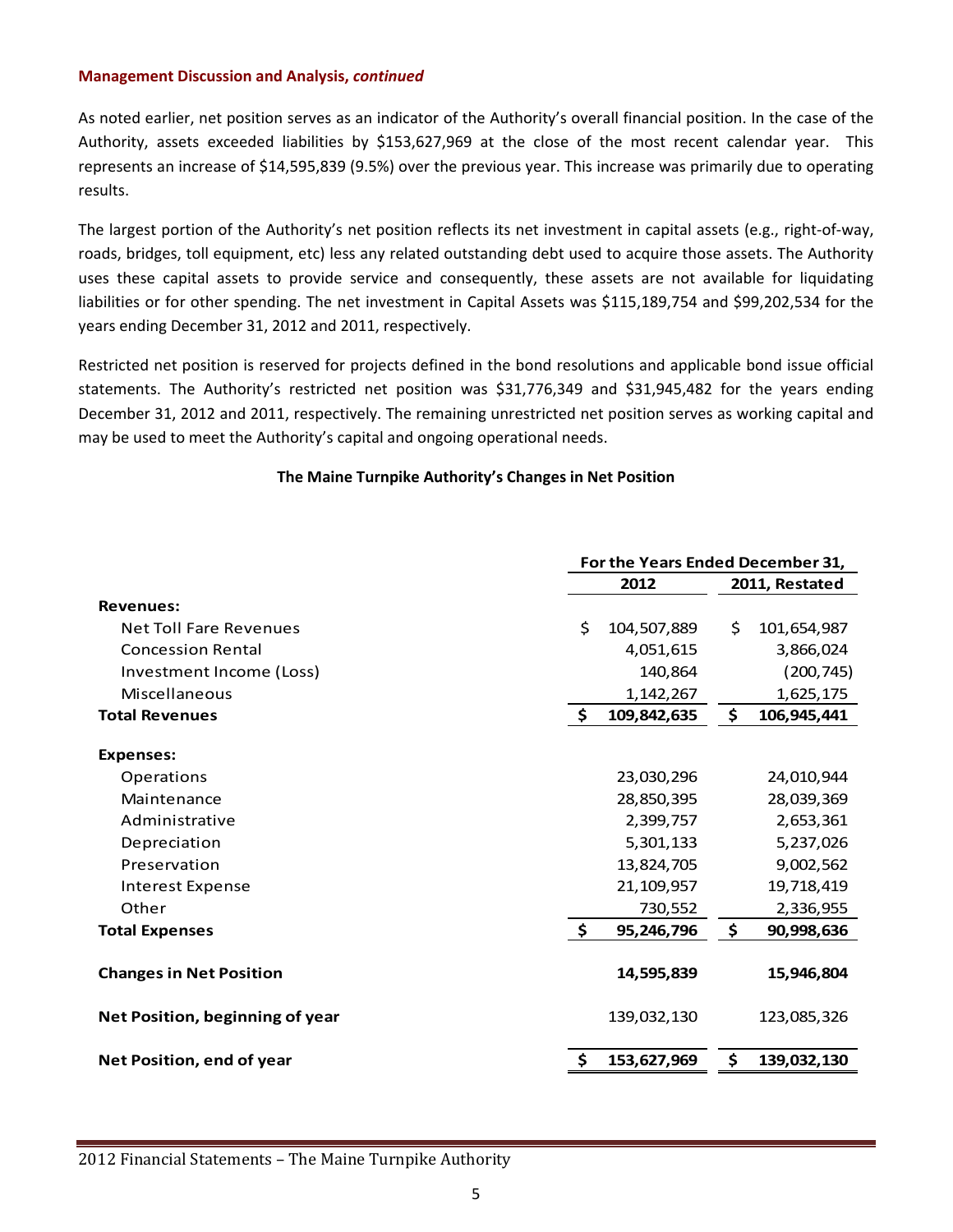The Authority's net fare revenues, which represent approximately 95% of all operating revenues, increased \$2,852,902 (2.81%) in 2012. The increase is due to a 20.5% toll increase implemented on November 1, 2012. Concession Rental income increased \$185,591 (4.80%) in 2012, due to increased customer patronage. Operations, Maintenance and Administrative expenses decreased \$423,226 (.8%) in 2012. This decrease is attributed to multiple decisions by management to reduce costs and become more efficient. Fare collection costs continue to decline as the Authority gains efficiencies with higher E-ZPass usage. Other cost reduction efforts include reducing legal costs by utilizing in‐house staff, reducing state police costs through the reduction of overtime, as well as reducing spending in public relations, organizational memberships and sponsorships. Preservation expenses increased \$4,822,143 (53.6%) in 2012 due to the expansion of the paving and bridge repair programs.

# **Capital Assets and Debt Administration**

# *Capital Assets*

The Authority's investment in capital assets as of December 31, 2012 amounted to \$552,923,695 of gross asset value with accumulated depreciation of \$63,893,036, leaving a net book value of \$489,030,660. Capital assets include right‐of‐way, roads, bridges, buildings, equipment and vehicles. Please see Note 3 of the financial statements for a schedule of changes in the Authority's capital assets.

Capital asset acquisitions are capitalized at cost. Acquisitions are funded through debt issuance and Authority revenues.

Major capital asset events of 2012 include the completion of the Washington Ave, Exit 53, Hallowell Road Chandler Mill Road, and Furbush Road bridges. In addition, construction of the New Gloucester Open Road Toll, Gray Maintenance Facility and Presumpscot Bridge on the Falmouth Spur are well in progress with an estimated completion of late spring/early summer 2013.

# *Modified Approach for Infrastructure Assets*

The Maine Turnpike Authority has elected to use the modified approach to infrastructure reporting under GASB 34. This means that, in lieu of reporting depreciation on infrastructure, the Authority reports the costs associated with maintaining the existing asset in good condition as preservation expense. Infrastructure assets include: roads, bridges, interchanges, tunnels, right of way, drainage, guard rails, and lighting systems associated with the road. Pursuant to its bond covenants, the Authority maintains a reserve maintenance fund for these preservation expenses. For fiscal 2012, \$13,824,705 was spent for preservation compared to an estimated cost of \$14,543,500.

The roadways are rated on a 10‐point scale, with 10 meaning that every aspect of the roadway is in new and perfect condition. The Authority's system as a whole is given an overall rating, indicating the average condition of all roadways operated by the Authority. The assessment of condition is made by visual inspection designed to reveal any condition that would reduce highway-user benefits below the maximum level of service. The Authority's policy is to maintain the roadway condition at rating of 8 (generally good condition) or better. The results of the 2012 inspection states that the Maine Turnpike has been maintained in generally good condition and presents a favorable appearance, which is essentially the same assessment the Authority received in 2011.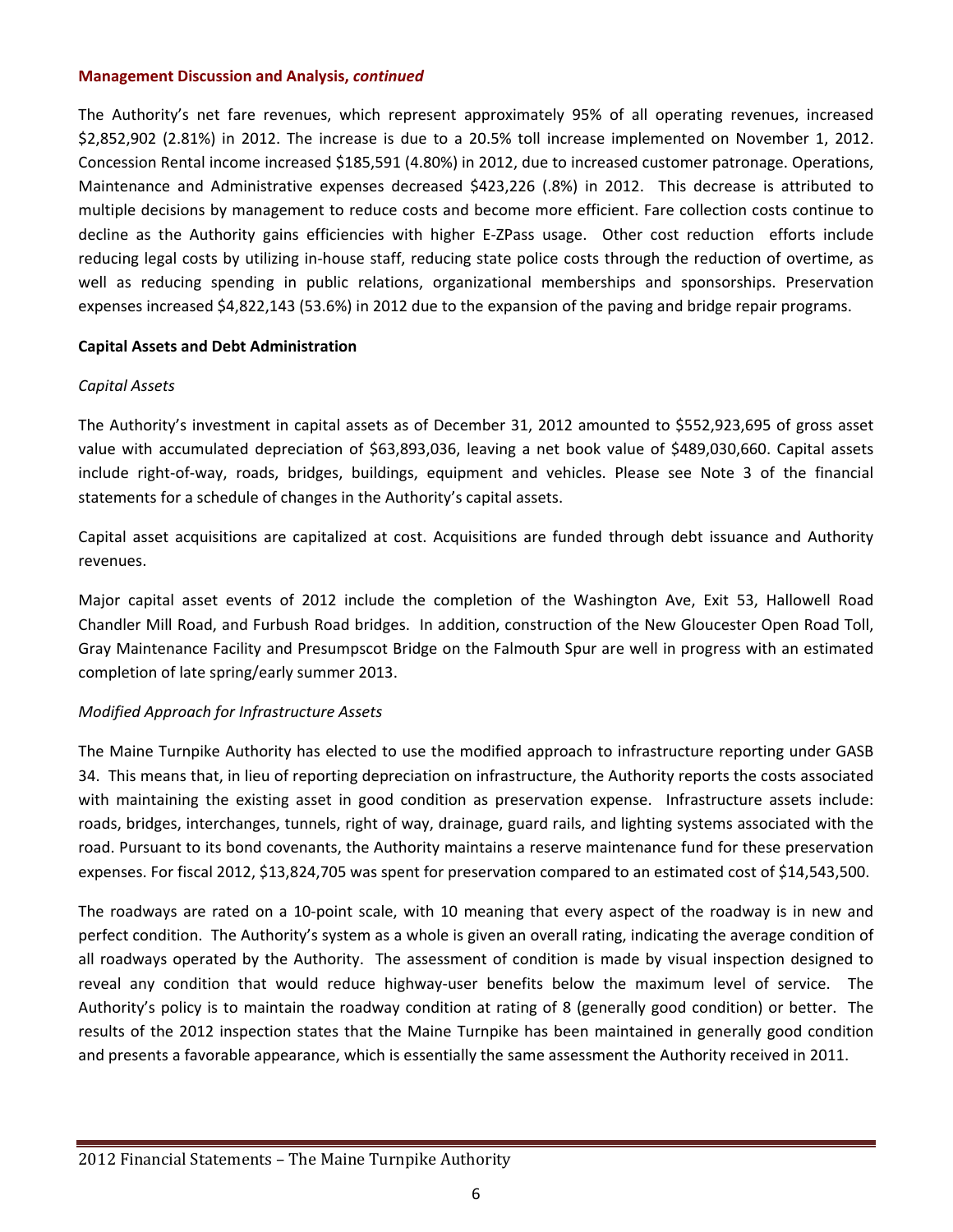# *Long‐term Debt*

The Authority has outstanding bonds payable of \$453,832,237 and \$13,031,867 for revenue and subordinated bonds, respectively (both net of unamortized bond discounts and premiums). Please see Note 6 of the financial statements for the annual principal payment requirements on revenue and subordinated bonds as of December 31, 2012.

The Authority has a cap, set by the Legislature, on the amount of revenue bonds that can be outstanding at any given time. In 2007 this cap was increased to \$486,000,000. As of December 31, 2012, outstanding revenue bonds were \$425,705,000, leaving \$60,295,000 available under the cap.

The Authority's current bond ratings are as follows:

| Fitch             | AA- |
|-------------------|-----|
| Moody's           | Aa3 |
| Standard & Poor's | AA- |

# *Debt Service Reserve Fund*

The general bond resolution requires the Authority to fund the Debt Service Reserve Requirement with cash and investments or with a surety policy or letter of credit.

Currently, the Debt Service Reserve requirement is approximately \$17,942,461, which is fifty percent of maximum annual debt service (MADS). To meet this requirement, the Authority has deposited \$17,942,461of cash into the Debt Service Reserve Fund.

Please see Note 7 of the Financial Statements for more discussion of the Debt Service Reserve Fund.

# **Revenue Bond Purchase**

As part of its capital investment program, the Authority borrowed \$68.99 million in March 2012, its first bond issue in three years. The Authority's policy is to fund its capital improvement program 50% with bond proceeds and 50% with cash from operations. Because interest rates were low and the market for selling bonds was the most favorable in recent history, the timing of the bond sale was advantageous. The Authority made the decision to refund an additional \$84.2 million of old bonds and save \$8.8 million in present value of future interest payments. This refunding also reduced future debt service payments by \$10.7 million and lessened the impact of the November 1, 2012 toll increase.

# **Toll Increase**

On November 1, 2012, the Maine Turnpike Authority implemented a toll increase which was necessary to meet its long-term financial goals and obligations. The Authority took many steps to reduce the amount of this increase by taking advantage of the most favorable bond market in recent history, and by making significant reductions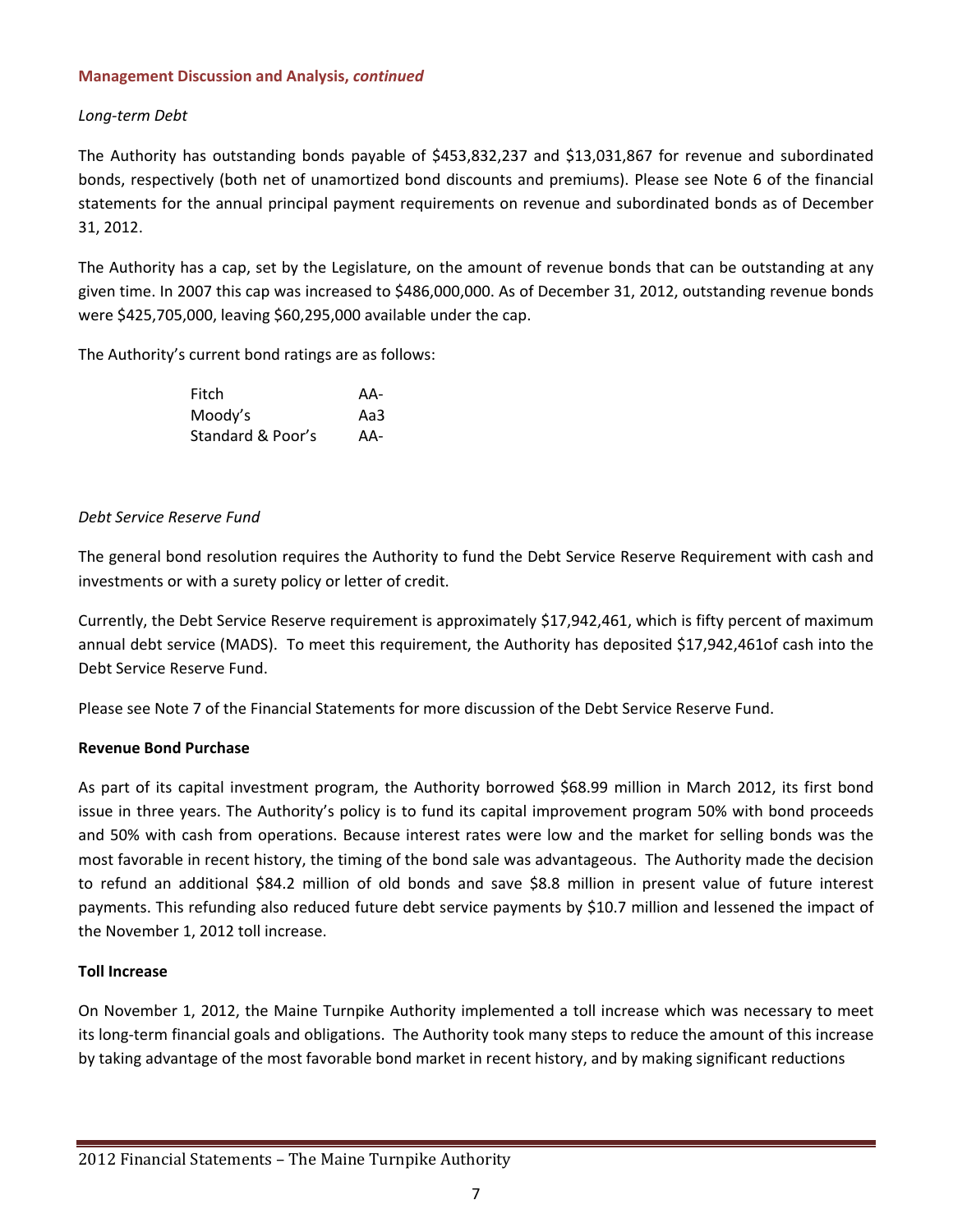to the operating budget. If conservative assumptions hold, the Maine Turnpike Authority's toll increase for 2012 will pay not only for existing debt service but also for future capital needs without another increase through 2031. Even with the current increase, the Turnpike will retain one of the lowest toll rates per mile in the United States.

# **Elimination of Commuter Plan and Implementation of Volume Discount**

Since 1982, the Maine Turnpike Authority offered a commuter discount program for passenger cars. This program was replaced with a volume based discount on November 1, 2012, the same day the toll increase was implemented. Like the prior program, the new volume based program offers significant discounts to Maine E‐ ZPass holders in addition to the already reduced E‐ZPass rate. This program allows a much wider range of E‐ZPass subscribers to be eligible for a discount. Recent analysis has proven that the amount of discounts and number of subscribers benefiting from the discounts has increased substantially with the volume based program.

# **Budgetary Controls**

Each year the Maine Turnpike Authority presents their Operating, Reserve Maintenance and Capital budgets to the Transportation Committee and it is ultimately voted on by the State of Maine Legislature. The Authority has made several decisions which have resulted in significant reductions to preceding budgets that have been received very positively by the Committee and the Legislature. More importantly, actual expenses have begun to prove that these decisions have positively affected the Authority's outcome without negatively impacting the mission of the Authority which is to provide a safe and efficient highway operated at a reasonable cost.

# **Requests for Information**

This financial report is designed to provide a general overview of the Authority's finances for all those with an interest in its finances. Questions concerning any of the information provided in this report or request for additional financial information should be addressed to the Chief Financial Officer, Maine Turnpike Authority, 2360 Congress Street, Portland, ME 04102; or email your questions to *info@maineturnpike.com*.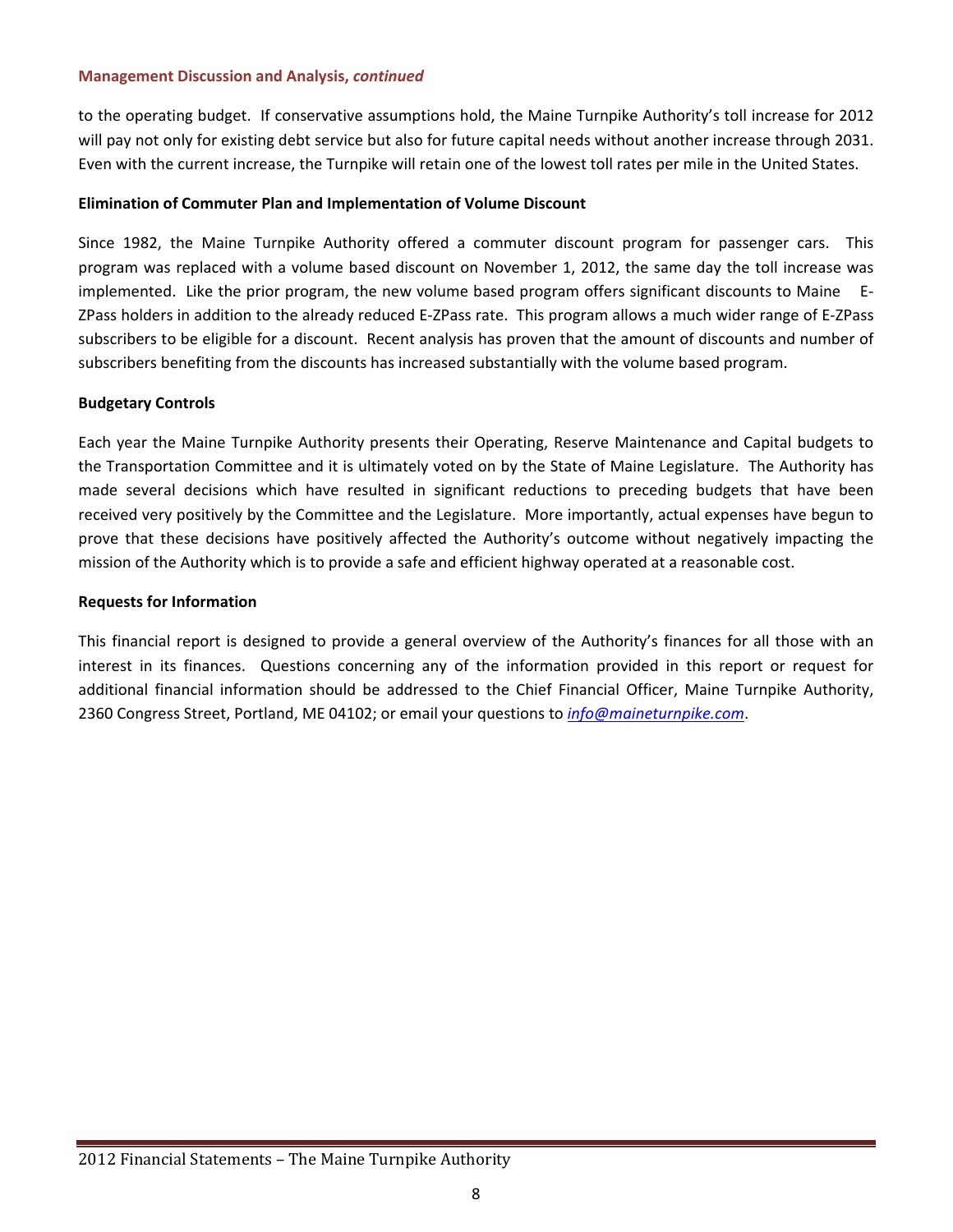# **STATEMENT OF NET POSITION**

|                                                                 | December 31,           |                   |  |  |
|-----------------------------------------------------------------|------------------------|-------------------|--|--|
| <b>ASSETS AND DEFERRED OUTFLOWS</b>                             | 2012<br>2011, Restated |                   |  |  |
| <b>Current Assets:</b>                                          |                        |                   |  |  |
| Cash and Equivalents                                            | \$<br>5,573,525        | \$<br>6,068,401   |  |  |
| Restricted Cash and Equivalents to meet                         |                        |                   |  |  |
| current restricted liabilities                                  | 47,312,101             | 27,366,833        |  |  |
| <b>Restricted Investments - Short Term</b>                      | 44,789,708             |                   |  |  |
| Accounts Receivable and Accrued Interest Receivable             | 4,068,055              | 3,554,263         |  |  |
| Inventory                                                       | 1,642,771              | 1,461,605         |  |  |
| <b>Other - Current Assets</b>                                   | 848,354                | 1,173,972         |  |  |
| <b>Total Current Assets</b>                                     | 104,234,514            | 39,625,074        |  |  |
| <b>Non-Current Assets:</b>                                      |                        |                   |  |  |
| <b>Restricted Assets</b>                                        |                        |                   |  |  |
| Cash and Equivalents                                            | 24,319,490             | 42,331,917        |  |  |
| Investments - Long Term                                         | 14,893,518             |                   |  |  |
| Accounts Receivable and Accrued Interest Receivable             | 98,154                 | 590               |  |  |
| <b>Total Restricted Assets</b>                                  | 39,311,162             |                   |  |  |
| <b>Other Assets</b>                                             |                        |                   |  |  |
| Bond Issuance Cost - Net                                        | 6,838,671              | 7,419,009         |  |  |
| <b>MDOT Prepaid Transfer</b>                                    | 12,990,000             | 14,890,000        |  |  |
| <b>Total Other Assets</b>                                       | 19,828,671             |                   |  |  |
| Capital Assets not being Depreciated:                           |                        |                   |  |  |
| Land and Infrastructure                                         | 413,917,907            | 383,097,120       |  |  |
| <b>Construction in Progress</b>                                 | 17,988,769             | 26,861,444        |  |  |
| Capital Assets net of Accumulated Depreciation:                 |                        |                   |  |  |
| Property and Equipment                                          | 57,123,984             | 60,728,965        |  |  |
| <b>Total Capital Assets - Net of Accumulated Depreciation</b>   | 489,030,660            | 470,687,529       |  |  |
| <b>Total Non-Current Assets</b>                                 | 548,170,492            | 535,329,045       |  |  |
| <b>TOTAL ASSETS</b>                                             | 652,405,005<br>S       | \$<br>574,954,119 |  |  |
| <b>Deferred Outflows of Resources:</b>                          |                        |                   |  |  |
| Deferred Loss on Refunding Bonds                                | 9,146,765              | 3,454,978         |  |  |
| <b>Total Assets and Deferred Outflows</b><br>661,551,771<br>\$. |                        | 578,409,097       |  |  |

*See independents auditors' report.*

*The accompanying notes are an integral part of these financial statements.*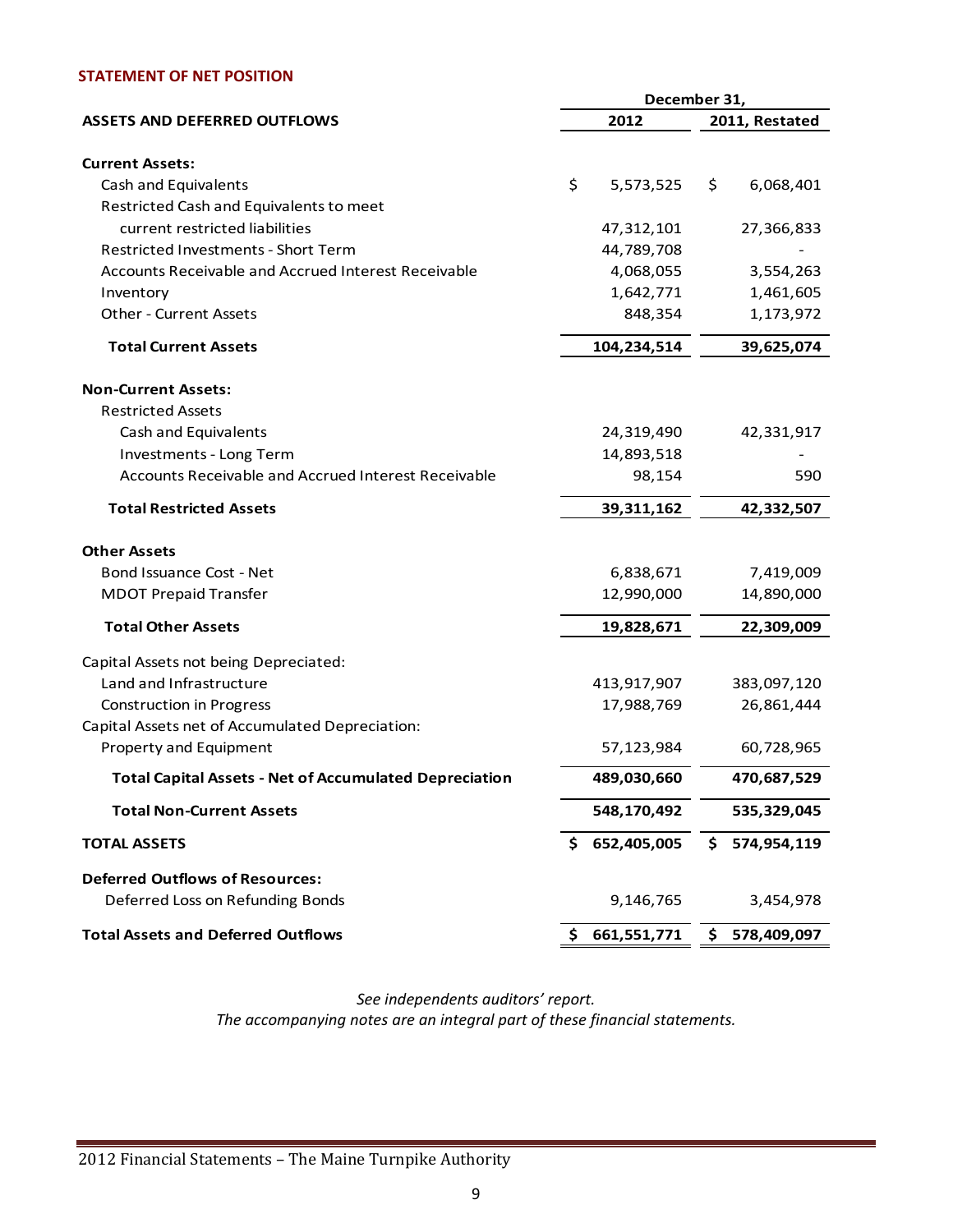# **STATEMENT OF NET POSITION,** *continued*

|                                                                   | December 31,   |               |                   |  |
|-------------------------------------------------------------------|----------------|---------------|-------------------|--|
| <b>LIABILITIES AND NET POSITION</b>                               | 2011, Restated |               |                   |  |
|                                                                   |                |               |                   |  |
| <b>Current Liabilities Payable from Unrestricted Assets:</b>      |                |               |                   |  |
| Accounts, Contracts and Retainage Payable                         | \$             | 2,618,169     | \$<br>2,340,029   |  |
| Accrued Salary, Vacation and Sick Leave Payable                   |                | 2,936,234     | 3,025,152         |  |
| <b>Unearned Toll Revenue</b>                                      |                | 6,465,910     | 5,776,226         |  |
| <b>Unearned Concession Rentals</b>                                |                | 280,912       | 649,924           |  |
| <b>Total Current Liabilities Payable from Unrestricted Assets</b> |                | 12,301,224    | 11,791,331        |  |
| <b>Current Liabilities Payable from Restricted Assets:</b>        |                |               |                   |  |
| Accounts, Contracts and Retainage Payable                         |                | 3,998,094     | 5,968,164         |  |
| Accrued Salary, Vacation and Sick Leave Payable                   |                | 156,370       | 249,030           |  |
| <b>Bond Interest Payable</b>                                      |                | 10,622,136    | 9,682,850         |  |
| Current Portion of Revenue Bonds and Subordinated Debt Payable    |                | 15,560,000    | 13,855,000        |  |
| <b>Other Current Liabilities</b>                                  |                | 536,450       | 286,770           |  |
| <b>Total Current Liabilities Payable from Restricted Assets</b>   |                | 30,873,049    | 30,041,814        |  |
| <b>Total Current Liabilities</b>                                  |                | 43,174,273    | 41,833,145        |  |
| <b>Non-current Liabilities:</b>                                   |                |               |                   |  |
| Long-term Revenue Bonds and Subordinated Debt Payable             |                | 451,304,104   | 386,655,788       |  |
| Other Post Employment Benefits Liability                          |                | 12,161,000    | 9,651,649         |  |
| <b>Other Non-current Liabilities</b>                              |                | 1,284,425     | 1,236,385         |  |
| <b>Total Non-current Liabilities</b>                              |                | 464,749,529   | 397,543,822       |  |
| <b>Total Liabilities</b>                                          |                | 507,923,802   | 439,376,967       |  |
| <b>Net Position:</b>                                              |                |               |                   |  |
| Net Investment in Capital Assets                                  |                | 115, 189, 754 | 99,202,534        |  |
| Restricted                                                        |                | 31,776,349    | 31,945,482        |  |
| Unrestricted                                                      |                | 6,661,866     | 7,884,114         |  |
| <b>Total Net Position</b>                                         |                | 153,627,969   | 139,032,130       |  |
| <b>Total Liabilities and Net Position</b>                         | \$             | 661,551,771   | 578,409,097<br>\$ |  |

*See independents auditors' report. The accompanying notes are an integral part of these financial statements.*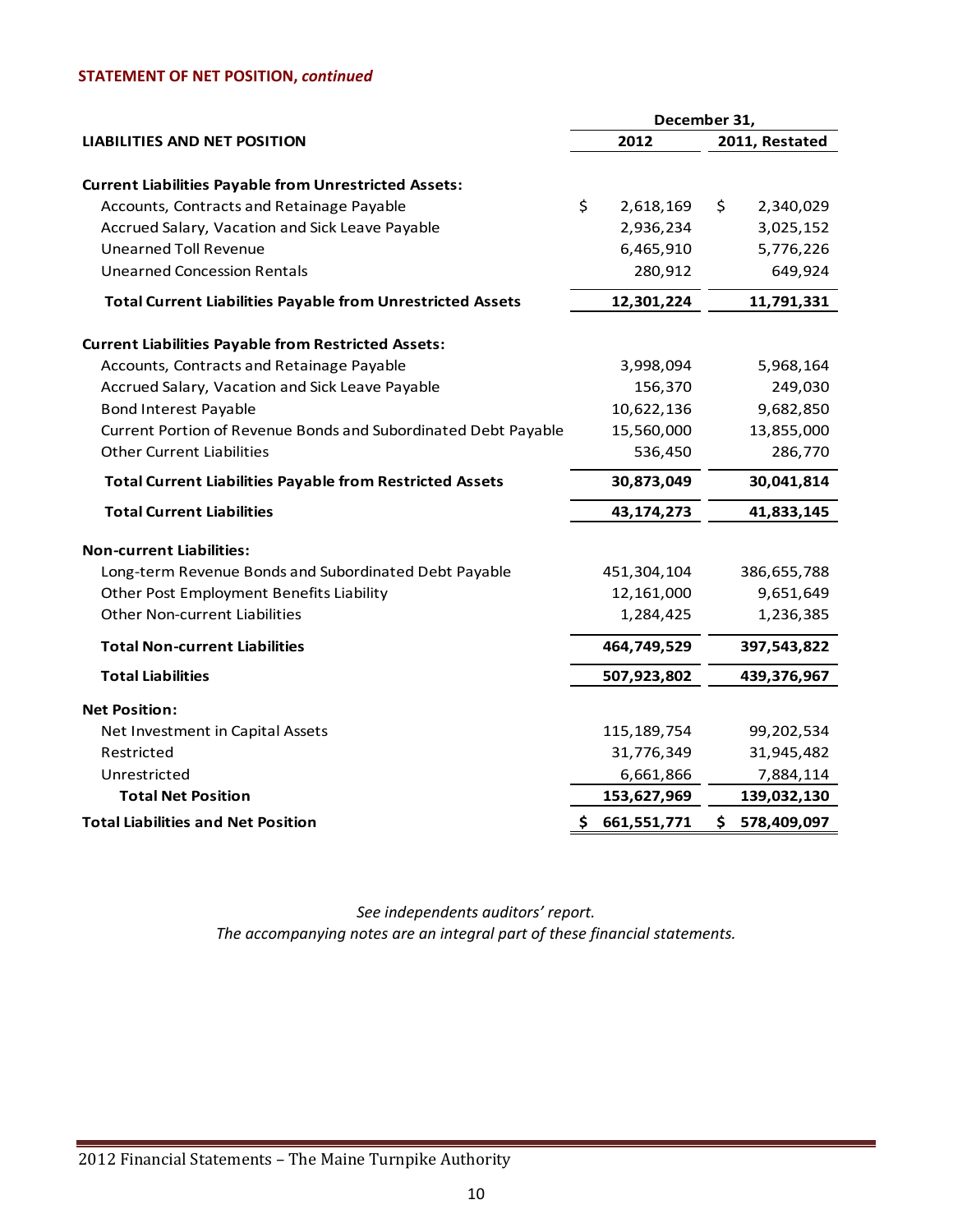# **STATEMENTS OF REVENUES, EXPENSES AND CHANGES IN NET POSITION**

|                                               | For the Years Ended December 31, |                   |  |  |
|-----------------------------------------------|----------------------------------|-------------------|--|--|
|                                               | 2012                             | 2011, Restated    |  |  |
| <b>REVENUES</b>                               |                                  |                   |  |  |
| <b>Operating Revenue:</b>                     |                                  |                   |  |  |
| Net Fare Revenue                              | \$<br>104,507,889                | \$<br>101,654,987 |  |  |
| <b>Concession Rentals</b>                     | 4,051,615                        | 3,866,024         |  |  |
| Miscellaneous                                 | 1,142,267                        | 1,625,175         |  |  |
| <b>Total Operating Revenues</b>               | 109,701,771                      | 107,146,186       |  |  |
| Interest Income (loss)                        |                                  |                   |  |  |
| Revenue Fund                                  | (31, 569)                        | (28, 499)         |  |  |
| Reserve Maintenance Fund                      | (29, 983)                        | (42, 952)         |  |  |
| <b>Improvement Account</b>                    | (8, 239)                         | (10, 150)         |  |  |
| Interchange Account                           | (8, 128)                         | (1,407)           |  |  |
| Maine Department of Transportation Account    | (2,017)                          | (2,467)           |  |  |
| <b>Total Interest Income (loss)</b>           | (79, 936)                        | (85, 475)         |  |  |
| <b>Total Revenues</b>                         | 109,621,835                      | 107,060,711       |  |  |
| <b>EXPENSES</b>                               |                                  |                   |  |  |
| <b>Operating Expenses:</b>                    |                                  |                   |  |  |
| Operations                                    | 23,030,296                       | 24,010,944        |  |  |
| Maintenance                                   | 28,850,395                       | 28,039,369        |  |  |
| Administration                                | 2,399,757                        | 2,653,361         |  |  |
| Depreciation                                  | 5,301,133                        | 5,237,026         |  |  |
| Reserve Maintenance - Preservation            | 13,824,705                       | 9,002,562         |  |  |
| Other Expenses - Capital General Expenses     | 3,535                            | 9,383             |  |  |
| <b>Total Operating Expenses</b>               | 73,409,822                       | 68,952,645        |  |  |
| <b>Operating Income</b>                       | 36,212,014                       | 38,108,066        |  |  |
| <b>Non-Operating Revenue/(Expenses):</b>      |                                  |                   |  |  |
| Investment Income (loss)                      | 220,800                          | (115, 270)        |  |  |
| Loss on Sale and Disposal of Capital Assets   | (121, 883)                       | (1,315,481)       |  |  |
| <b>Interest Expense</b>                       | (21, 109, 957)                   | (19,718,419)      |  |  |
| <b>Bond Issuance Cost Amortization</b>        | (488, 286)                       | (502, 940)        |  |  |
| <b>Bond Premium/Discount Amortization</b>     | 2,458,640                        | 1,721,915         |  |  |
| Deferred Loss on Refunding Amortization       | (675, 488)                       | (386,067)         |  |  |
| <b>MDOT Prepaid Transfer Amortization</b>     | (1,900,000)                      | (1,845,000)       |  |  |
| <b>Total Non-Operating Revenue/(Expenses)</b> | (21, 616, 175)                   | (22, 161, 262)    |  |  |
| <b>Change in Net Position</b>                 | 14,595,839                       | 15,946,804        |  |  |
| Net Position at beginning of year             | 139,032,130                      | 123,085,326       |  |  |
| Net Position at end of year                   | \$<br>153,627,969                | \$<br>139,032,130 |  |  |

*See independents auditors' report. The accompanying notes are an integral part of these financial statements.*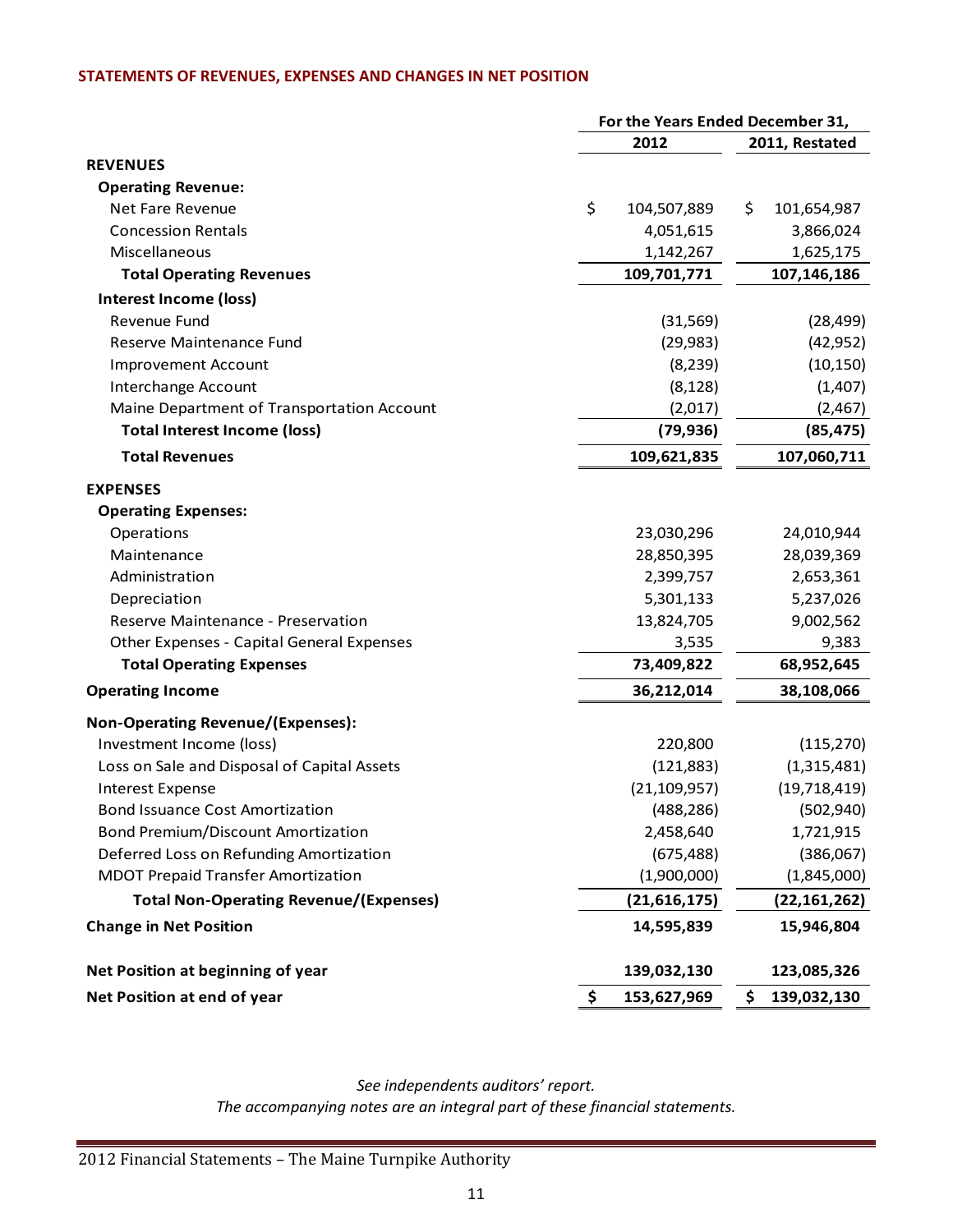# **STATEMENTS OF CASH FLOWS**

|                                                                 | For the Years Ended December 31, |                  |  |
|-----------------------------------------------------------------|----------------------------------|------------------|--|
|                                                                 | 2012                             | 2011, Restated   |  |
| <b>Operating Activities:</b>                                    |                                  |                  |  |
| Cash Received from Tolls/Customers                              | \$133,569,685                    | \$129,372,536    |  |
| Cash Payments to Suppliers                                      | (67, 441, 542)                   | (60, 641, 666)   |  |
| Cash Payments to Employees                                      | (21, 922, 581)                   | (23, 471, 498)   |  |
| <b>Net Cash Provided by Operating Activities</b>                | 44,205,562                       | 45,259,372       |  |
| <b>Capital and Related Financing Activities:</b>                |                                  |                  |  |
| Acquisition and Construction of Capital Assets                  | (25, 558, 745)                   | (22, 948, 712)   |  |
| Proceeds from Issuance of Revenue Bonds                         | 75,480,591                       |                  |  |
| Bond Proceeds Used to Fund Debt Service Reserve                 | 1,413,328                        |                  |  |
| Payments for Bond Expenses                                      | (589, 386)                       |                  |  |
| <b>Interest Paid on Revenue Bonds</b>                           | (19,521,009)                     | (19, 273, 725)   |  |
| Payment of Principal on Revenue Bonds                           | (11, 955, 000)                   | (11, 570, 000)   |  |
| <b>Interest Paid on Subordinated Debt Bonds</b>                 | (562, 463)                       | (617, 813)       |  |
| Payment of Principal on Special Obligation Bonds                | (1,900,000)                      | (1,845,000)      |  |
| Net Cash Provided By (Used in) Capital and Financing Activities | 16,807,317                       | (56, 255, 250)   |  |
| <b>Investing Activities:</b>                                    |                                  |                  |  |
| Purchase of Investments                                         | (122, 420, 548)                  |                  |  |
| Proceeds from Sales and Maturities of Investments               | 62,499,892                       |                  |  |
| Interest Received/(Paid)                                        | 345,743                          | (200, 279)       |  |
| <b>Net Cash Used in Investing Activities</b>                    | (59, 574, 913)                   | (200, 279)       |  |
| Net Increase/(Decrease) in Cash and Equivalents                 | 1,437,966                        | (11, 196, 156)   |  |
| Cash and Equivalents at Beginning of Year                       | 75,767,151                       | 86,963,307       |  |
| Cash and Equivalents at End of Year                             | 77,205,117                       | 75,767,151       |  |
| Cash and Equivalents - Unrestricted                             | 5,573,525                        | 6,068,401        |  |
| Restricted Cash and Equivalents - Current                       | 47,312,101                       | 27,366,833       |  |
| Restricted Cash and Equivalents - Non-Current                   | 24,319,490                       | 42,331,917       |  |
|                                                                 | \$<br>77,205,116                 | \$<br>75,767,151 |  |

 *See independents auditors' report. The accompanying notes are an integral part of these financial statements.*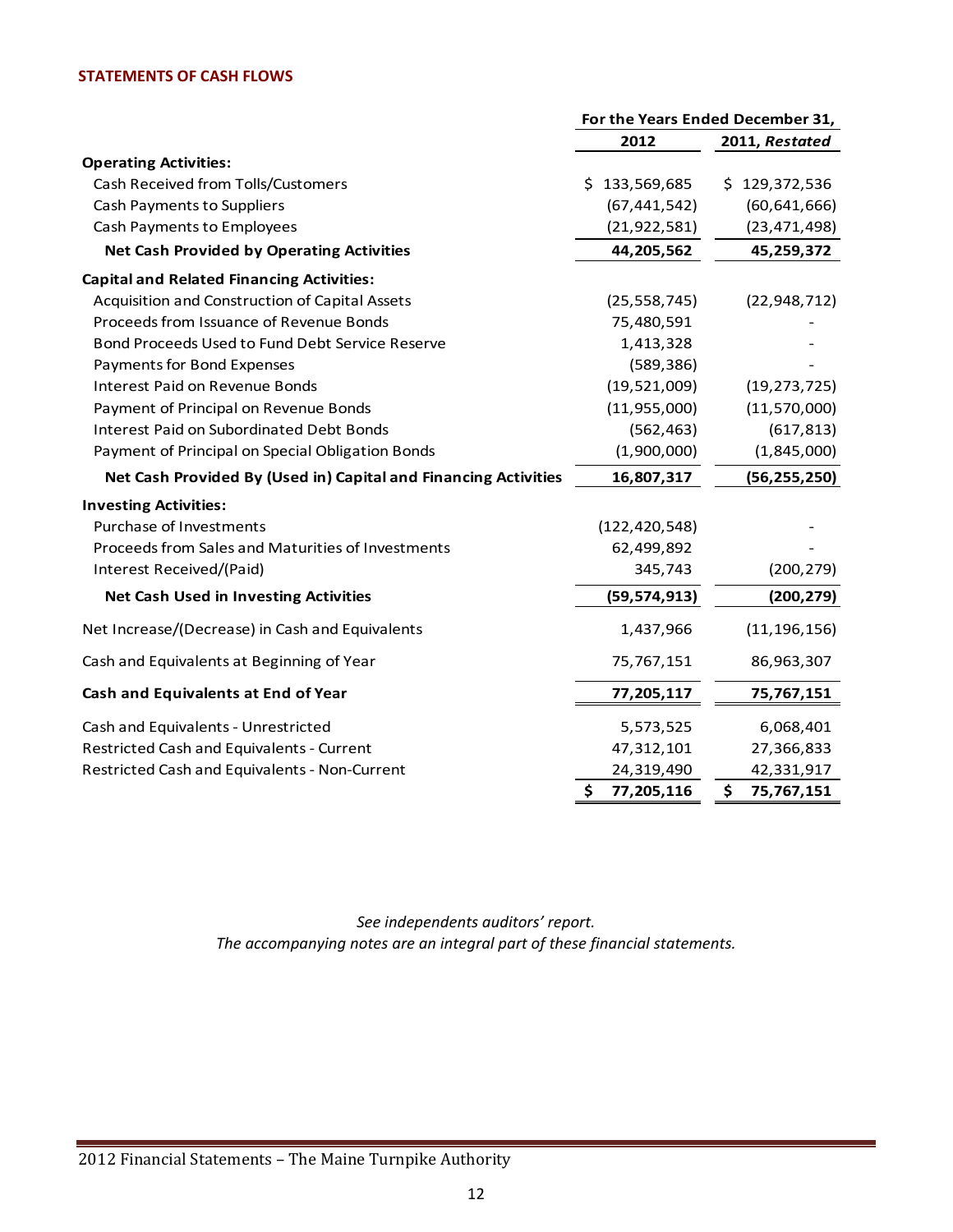# **For the Years Ended December 31,**

|                                                            |    | 2012       |    | 2011, Restated |
|------------------------------------------------------------|----|------------|----|----------------|
| Reconciliation of Operating Income to Net Cash Provided by |    |            |    |                |
| <b>Operating Activities:</b>                               |    |            |    |                |
| <b>Income from Operations</b>                              | Š. | 36,212,014 | S  | 38,108,067     |
| Adjustments to Reconcile Operating Income to Net Cash      |    |            |    |                |
| provided by Operating Activities:                          |    |            |    |                |
| Depreciation                                               |    | 5,301,133  |    | 5,237,026      |
| Interest Loss included in Operating Revenue                |    | 79,936     |    | 85,474         |
| <b>Other - Capital General Expenses</b>                    |    | 3,536      |    | 9,383          |
| <b>Changes in Assets and Liabilities:</b>                  |    |            |    |                |
| <b>Accounts Receivable</b>                                 |    | (513, 787) |    | 95,682         |
| <b>Prepaid Accounts</b>                                    |    | 325,618    |    | (45, 613)      |
| Inventory                                                  |    | (181, 166) |    | 550,649        |
| Accounts, Contracts and Retainage Payable                  |    | 2,839,186  |    | 498,313        |
| Unearned Toll & Concession Revenue                         |    | 320,672    |    | 1,001,452      |
| Accrued Salary, Vacation and Sick Leave Payable            |    | (181, 578) |    | (281,060)      |
| <b>Net Cash Provided by Operating Activities</b>           | S  | 44,205,562 | \$ | 45,259,372     |

*See independents auditors' report. The accompanying notes are an integral part of these financial statements.*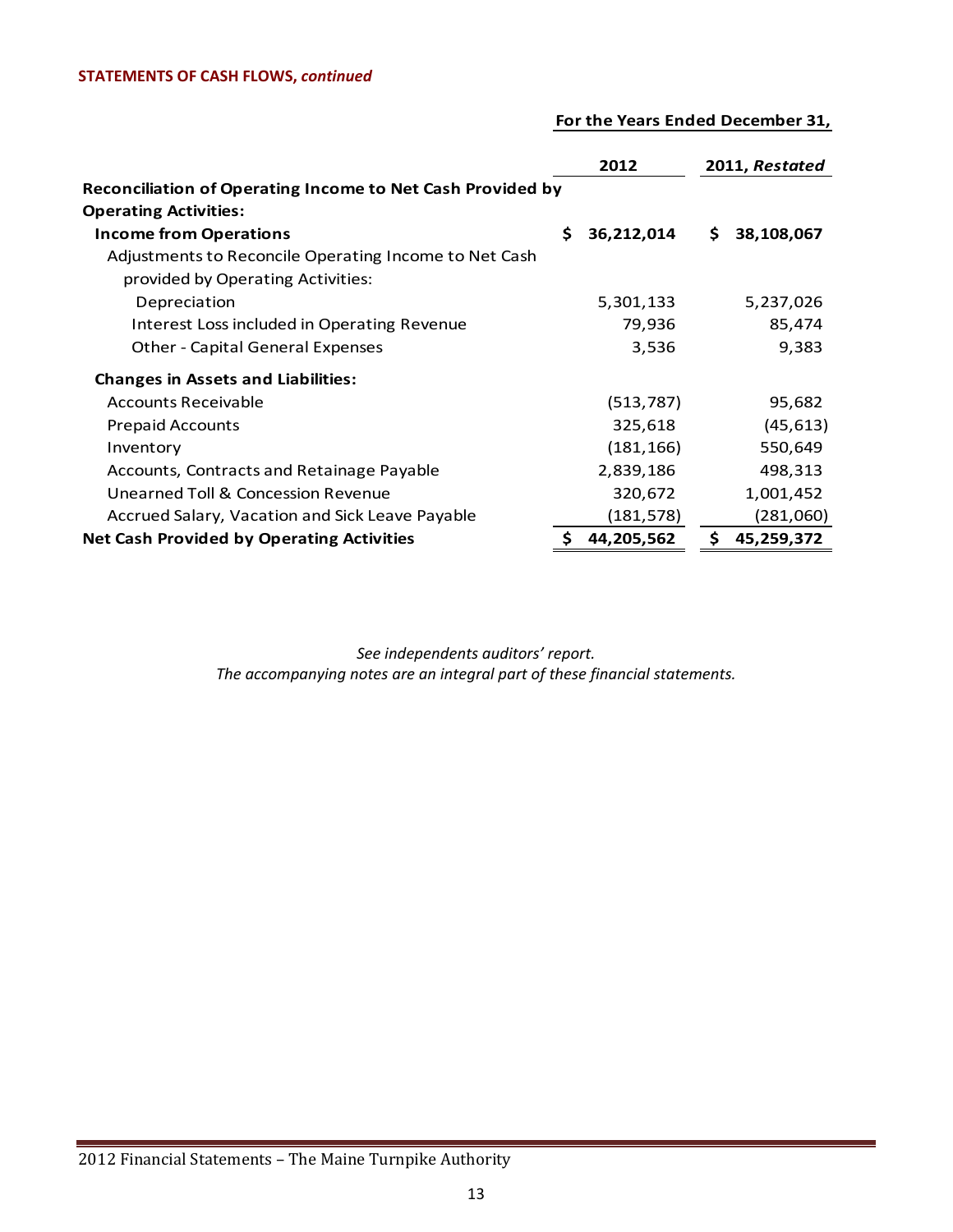# **Notes to Financial Statements For the Years Ended December 31, 2012 and 2011**

# **Note 1 – Summary of Organization and Significant Accounting Policies and Procedures**

**Reporting Entity –** The Maine Turnpike Authority (the Authority) is a body corporate and politic created by an act of the Legislature of the State of Maine, Chapter 69 of the Private and Special Laws of 1941 as amended, authorized and empowered to construct, maintain and operate a turnpike at such a location as shall be approved by the State Highway Commission and to issue turnpike revenue bonds of the Authority, payable solely from revenues of the Authority. Under the provisions of the Act, turnpike revenue bonds and interest thereon shall not be deemed debt or liability or a pledge of the faith and credit of the State of Maine.

During 1982, the Legislature of the State of Maine, Chapter 595 of the Public Laws of the State of Maine 1982, authorized an act to amend the Maine Turnpike Authority Statutes. This act states that the Maine Turnpike Authority shall continue in existence until such a time as the Legislature shall provide for termination and all outstanding indebtedness of the Authority shall be repaid or an amount sufficient to repay that indebtedness shall be set aside in trust.

For financial reporting purposes, the Authority is a stand-alone entity; there are no component units included in the accompanying financial statements. In 2012 the Authority was determined to be considered a component unit of the State of Maine, for reporting purposes only.

For December 31, 2012 the Authority adopted GASB Statement No. 63, "Financial Reporting of Deferred Outflows of Resources, Deferred Inflows of Resources, and Net Position". This statement requires amounts reported as deferred outflows and inflows of resources to be reported in a separate section following assets and liabilities, respectively, in a new statement of net position.

**Basis of Accounting** – The Authority prepares its financial statements on the accrual basis of accounting in accordance with accounting principles generally accepted in the United States of America for proprietary funds, which are similar to those for private business enterprises. Accordingly, revenues are recorded when earned and expenses are recorded when incurred. In accordance with Government Accounting Standards Board (GASB) Statement No. 20, the Authority follows the pronouncements of the Financial Accounting Standards Board (FASB) issued before November 30, 1989 except where those pronouncements conflict with GASB pronouncements. The Authority has the option but has elected not to follow subsequent private-sector guidance. Proprietary funds distinguish operating revenues and expenses from non-operating activity. Operating revenues arise from providing goods or services to outside parties for a fee. The intent of the governing body is that the operating costs, including administration and depreciation, of providing goods or services to the general public on a continuing basis be financed or recovered primarily through user charges. Revenues and expenses that are not derived directly from operations are reported as non‐operating revenues and expenses.

**Operating Revenues and Expenses –** The Authority's operating revenues and expenses consist of revenues earned and expenses incurred relating to the operation and maintenance of its System. Operating revenues for fares are recognized as the vehicles pass through the toll system. Prepayments on account are recorded as deferred fare revenue. Concession rental income is recognized based on the terms of the rental agreements. Net fare revenue is net of credit card fees of \$1,243,967and \$1,242,917 for 2012 and 2011, respectively.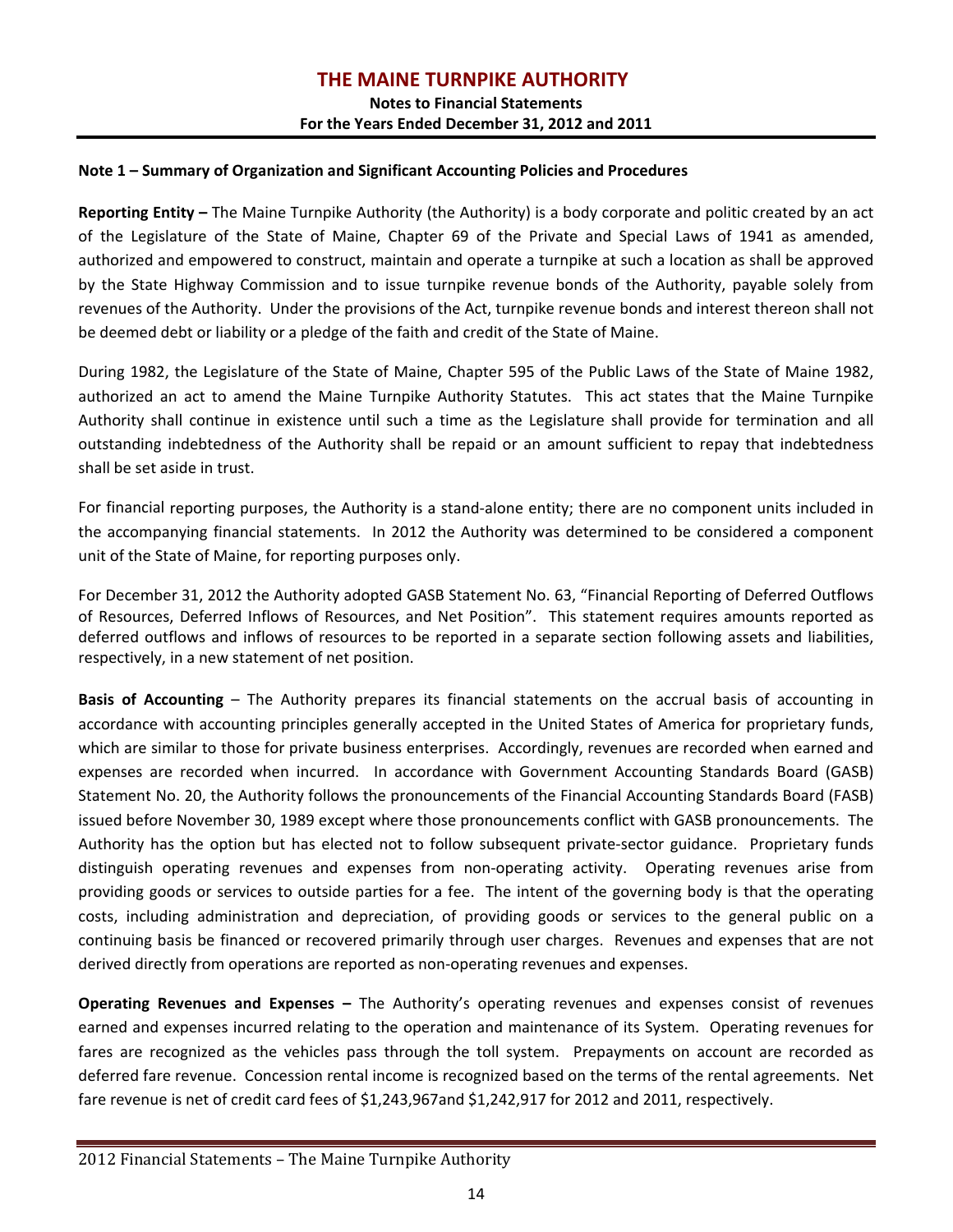# **Note 1 – Summary of Organization and Significant Accounting Policies and Procedures,** *continued*

**Non‐operating revenues** – Non‐operating revenues consists of the amortization of bond premiums realized on previously issued debt, investment income earned and non‐operating accounts and gains from the sale of capital assets.

**Interest Income on Operating Accounts** – Interest income generated from on‐going operations is included in operating revenue, in accordance with the requirements outlined in GASB 34.

**Cash and Equivalents** – For purposes of the statements of cash flow, demand deposit accounts with commercial banks, and cash invested in commercial money market funds are considered cash equivalents.

**Investments** – Investments are carried at fair value. Accrued interest paid upon the purchase of investments is recognized as interest income in the period it is earned.

**Accounts Receivable** – Accounts receivable consists primarily of toll revenues due from commercial accounts and other tolling agencies. The Authority obtains surety bonds to cover commercial accounts receivable. Management believes that all accounts receivable as of December 31, 2012 and 2011 are fully collectable. Therefore, no allowance for doubtful accounts was recorded.

**Inventory –** Inventory consists of both EZ Pass transponders and salt. The EZ Pass transponders will be sold to customers and are valued using the First-In First-Out (FIFO) method. Salt, to be used in operations is valued using a weighted average method. Both the EZ Pass Transponders and salt are carried at the lower of cost or market.

**Restricted Assets –** Restricted assets of the Authority represent bond proceeds designated for construction, and other monies required to be restricted for debt service, operations, maintenance, renewal and replacement.

**Capital Assets –** All capital assets are recorded on the balance sheet at historical cost. Capital assets are included in one of the following categories: Infrastructure; Land and Land Improvements; Buildings; Vehicles; Toll System; Computer and Other Equipment; Intangible Assets; and Construction in Progress.

Costs to acquire additional capital assets, and to replace existing assets or otherwise prolong their useful lives, are capitalized for toll equipment, buildings, toll facilities, other related costs and furniture and equipment. The Authority has elected to use the modified approach to infrastructure reporting under GASB 34. This means that, in lieu of reporting depreciation on infrastructure, the Authority reports as preservation expense the costs associated with maintaining the existing road in good condition. Infrastructure assets include roads, bridges, interchanges, tunnels, right of way, drainage, guardrails, and lighting systems associated with the road.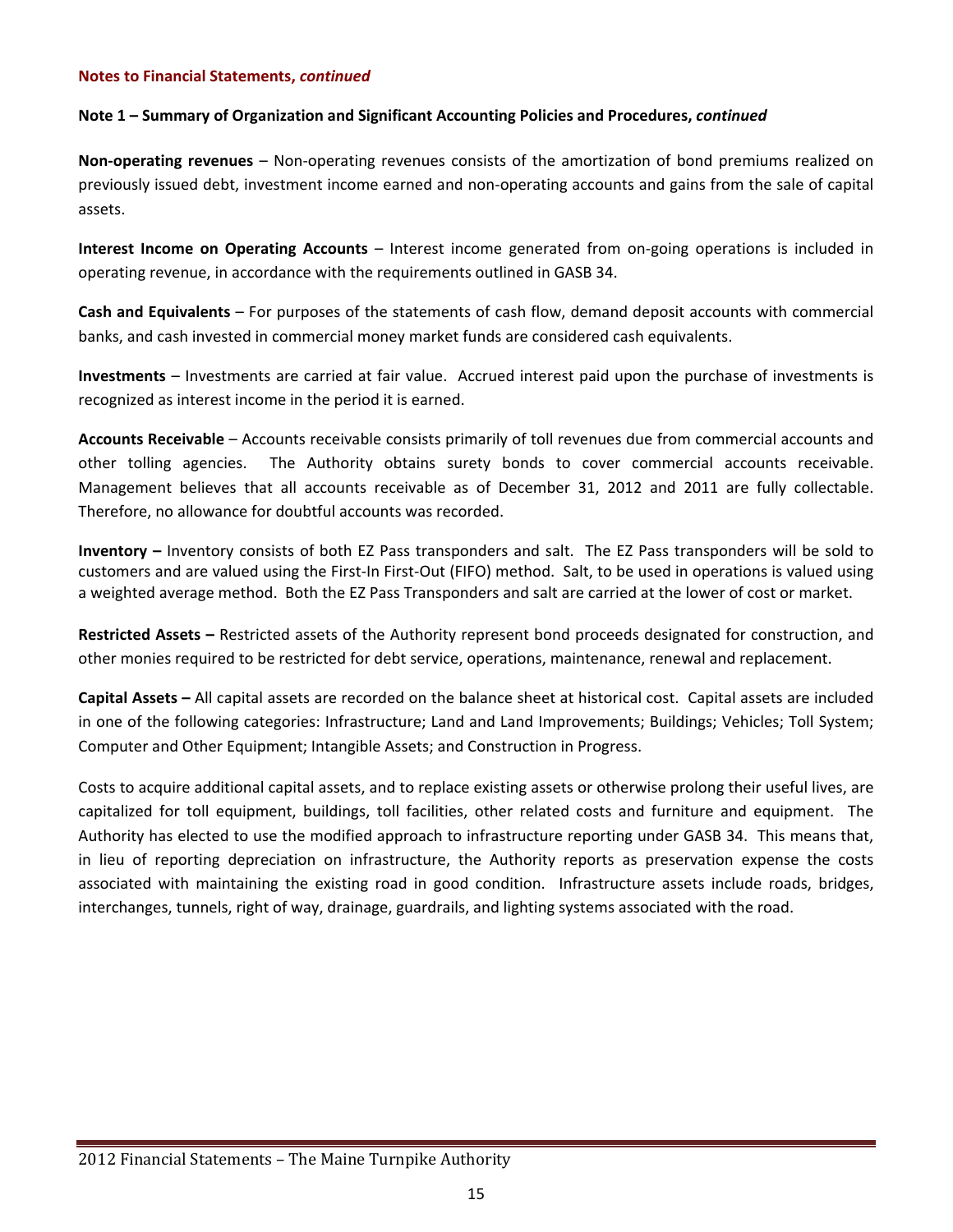# **Note 1 – Summary of Organization and Significant Accounting Policies and Procedures,** *continued*

Depreciation of toll equipment, buildings, toll facilities, other related costs, signs, software and furniture and equipment is computed using the straight-line method, using the full-month convention, over the estimated useful lives of the assets as follows:

| <b>Building</b>                      | $30 - 50$ years |
|--------------------------------------|-----------------|
| <b>Building Improvements</b>         | $15 - 20$ years |
| Land Improvements (exhaustible)      | 15 years        |
| <b>Toll Equipment</b>                | $5 - 10$ years  |
| <b>Furniture and Fixtures</b>        | $5 - 15$ years  |
| Software                             | $3 - 10$ years  |
| Computers, Printers and IT Equipment | $3 - 5$ years   |
| Other Equipment (incl. Vehicles)     | $5 - 20$ years  |

The following minimum capitalization thresholds for capitalizing fixed assets are as follows:

| Land and Improvements (non-exhaustible) |    |           |
|-----------------------------------------|----|-----------|
| Land Improvements (exhaustible)         | S. | 5,000     |
| <b>Buildings and Improvements</b>       |    | \$25,000  |
| Machinery/Equipment/Vehicles            | ς  | 5,000     |
| Computers, Printers & IT Equipment      | ς  | 5,000     |
| Software                                | Ŝ. | 10,000    |
| Infrastructure                          |    | \$100,000 |

Under the modified approach, infrastructure assets are considered to be "indefinite lived" assets; that is, the assets themselves will last indefinitely and are, therefore, not depreciated. Costs related to maintenance, renewal and replacement for these assets are not capitalized, but instead are considered to be period costs and are included in preservation expense.

Construction in Progress represents costs incurred by the Authority for in‐process activities designed to expand, replace, or extend the lives of existing property and equipment.

**Retainage Payable –** Retainage payable represents amounts billed to the Authority by contractors for which payment is not due pursuant to retained percentage provisions in construction contracts until substantial completion of performance by contractor and acceptance by the Authority.

**Prepaid Expenses –** Expenses that benefit more than one reporting period are charged to Prepaid Expenses and expensed over its service period. Examples include insurance premiums, software site licenses and service contracts.

**Accrued Vacation and Sick Leave Payable –** Accrued vacation and sick leave payable includes accumulated vacation pay and vested sick pay.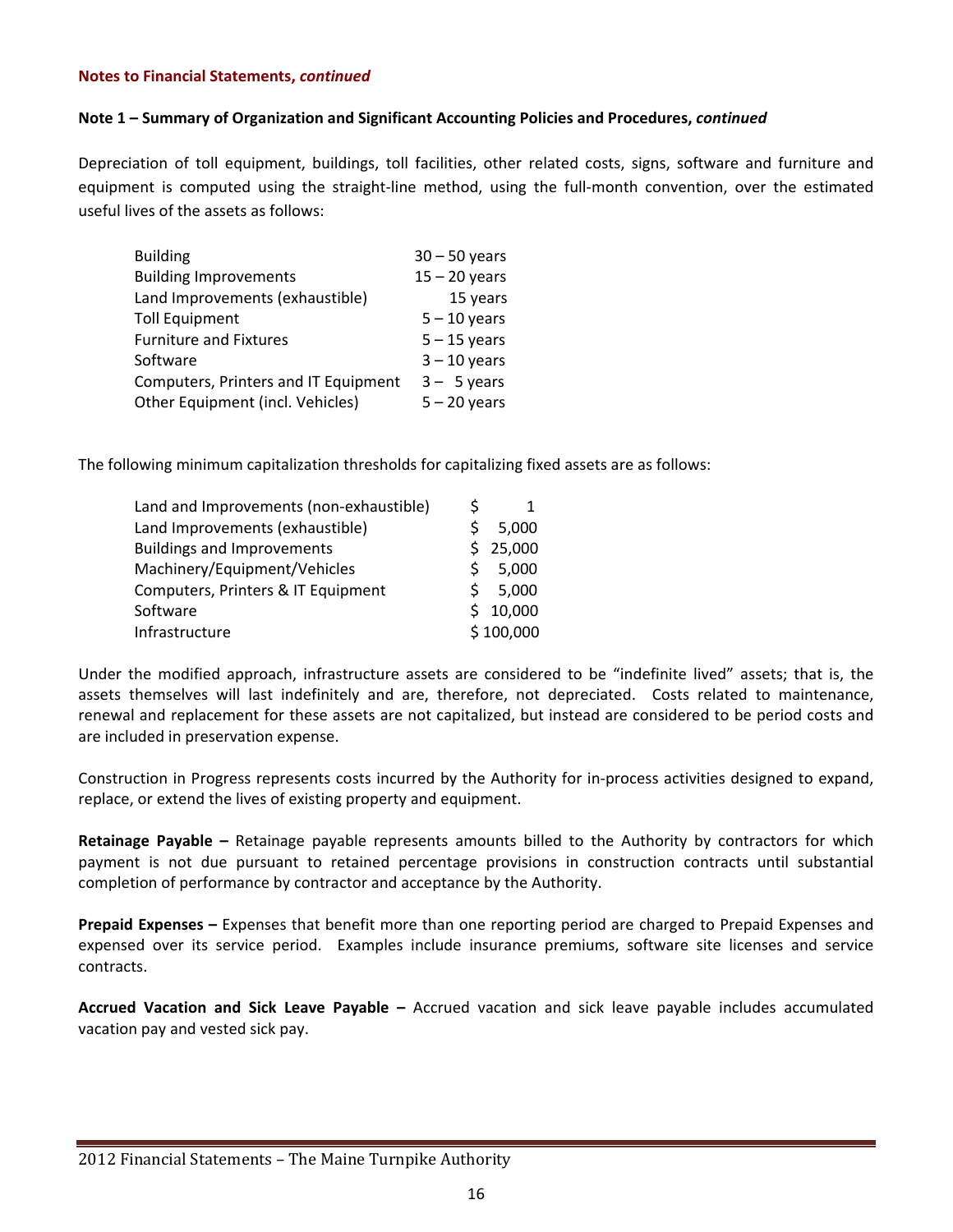# **Note 1 – Summary of Organization and Significant Accounting Policies and Procedures,** *continued*

**Accrued Salaries Payable –** Accrued salaries payable includes salary and wage expense incurred at the end of the period but not paid until the following period, which amounted to \$768,858 and \$580,256 for the years ended December 31, 2012 and 2011, respectively, and are included on the balance sheet under Accrued Salary, Vacation and Sick Leave Payable.

**Unearned Toll Revenue –** The Authority offers a prepaid balance program which allows patrons to carry a balance on their account for future toll expenses. This balance is reduced by each trip through the tolls and can be increased by the patron at any time. Up until October 31, 2013, the Authority offered a Commuter Plan to patrons who travel regularly between the same two exits. Commuters paid a set fee, in advance, that covered a three month period. Revenue was earned over the three month period on a prorated basis. On November 1, 2013 the Authority replaced the Commuter Plan with a Volume Discount Plan for passenger vehicles.

**Bond Premium, Discount and Issuance Costs –** Bond premiums and discounts associated with the issuance of bonds are amortized using the effective interest rate method over the life of the bonds. Bond issuance costs are amortized using the straight‐line method over the life of the bonds.

**Refunded Bonds –** The Authority defeased certain bonds in 2004, 2005, 2008 and 2012 by placing cash received from the advanced refunding into an irrevocable escrow account to provide for all future debt service payments on the defeased bonds. Accordingly, the trust account assets and the liability for the defeased bonds are not included in the Authority's balance sheets.

**Deferred Outflows of Resources –** In addition to assets, the statement of financial position will sometimes report a separate section for deferred outflows of resources. This separate financial statement element, *deferred outflows of resources,* represents a consumption of net position that applies to a future period(s) and so will *not* be recognized as an outflow of resources (expense/expenditure) until then. The government only has one item that qualifies for reporting in this category. It is the deferred charge on refunding reported in the government‐ wide statement of net position. A deferred charge on refunding results from the difference in the carrying value of refunded debt and its reacquisition price. This amount is deferred and amortized over the shorter of the life of the refunded or refunding debt.

**Use of Restricted/Unrestricted Net Position –** When an expense is incurred for purposes for which both restricted and unrestricted assets are available, the Authority's policy is to apply restricted net postion first.

**Reclassifications** – Certain amounts in the 2011 financial statements have been reclassified to conform to the 2012 classifications.

**Recent Accounting Pronouncements –** In March 2012, the GASB issued GASB Statement No. 65, "Items Previously Reported as Assets and Liabilities". This statement establishes accounting and financial reporting standards that reclassify, as deferred outflows and inflows of resources, certain items that were previously reported as assets and liabilities. The new statement is effective for periods beginning after December 15, 2012. The Authority is currently assessing the impact of this statement on its financial statements.

In June 2012, the GASB issued GASB Statement No. 68, "Accounting and Financial Reporting for Pensions" – an amendment of GASB Statement No. 27. This statement improves accounting and financial reporting by state and local government pensions. The new statement is effective for periods beginning after June 15, 2014. The Authority is currently assessing the impact of this statement on its financial statements.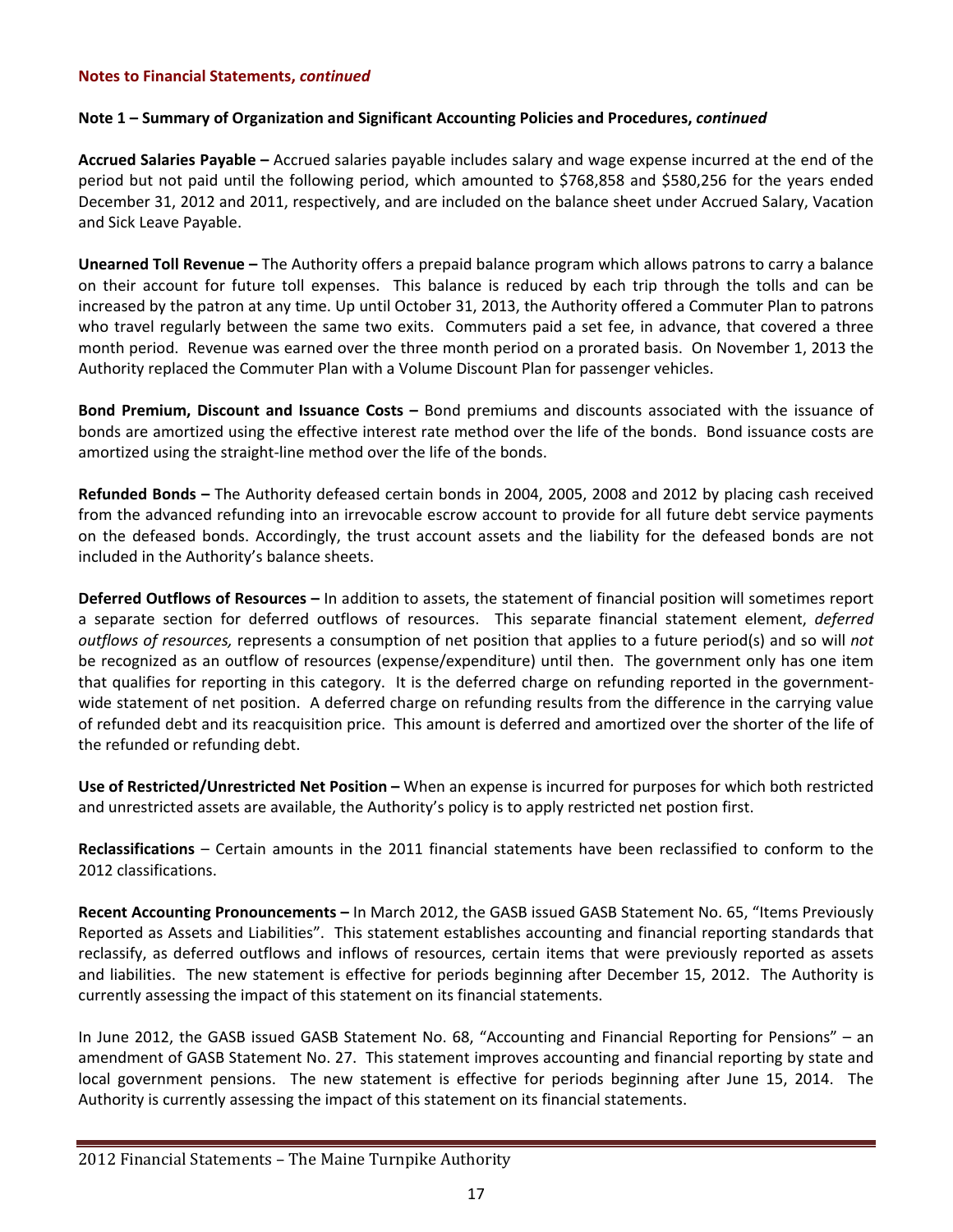# **Note 2 – Deposits and Investments**

# *Deposits*

*Custodial Credit Risk‐Authority Deposits:* For deposits, custodial credit risk is the risk that in the event of a bank failure, the Authority's deposits may not be returned to it. As of December 31, 2012, the Authority reported deposits of \$3,317,248 with a bank balance of \$3,303,424. The entire balance of \$3,303,424 was covered by the F.D.I.C. (\$3,062,046) or by additional insurance purchased on behalf of the Authority by the respective banking institutions (\$241,378). As of December 31, 2011, the Authority reported deposits of \$616,502 with a bank balance of \$643,726. The entire balance of \$643,726 was covered by the F.D.I.C. (\$312,171) or by additional insurance purchased on behalf of the Authority by the respective banking institutions (\$331,555).

#### *Investments*

At December 31, 2012, the Authority had the following investments and maturities:

|                                    | <b>Fair Value</b> | Less Than 1 Year | 1-5 Years      |      | <b>More Than 5 Years</b> |
|------------------------------------|-------------------|------------------|----------------|------|--------------------------|
| U.S. Government Securities         | 1.715.000         | 1,715,000        |                | $-S$ |                          |
| U.S. Government Obligations        | 59,683,226        | 44,789,708       | $6.375.151$ S  |      | 8,518,367                |
| Federated Treasury Obligation Fund | 72,172,868        | $\sim$           | Not Applicable |      | -                        |
| <b>Total Investments</b>           | 133,571,094       | 46,504,708       | 6,375,151      |      | 8,518,367                |

At December 31, 2011, the Authority had the following investments and maturities:

|                                    | <b>Fair Value</b> |              | <b>Less Than 1 Year</b> |             | 1-5 Years      |                | <b>More Than 5 Years</b> |
|------------------------------------|-------------------|--------------|-------------------------|-------------|----------------|----------------|--------------------------|
| U.S. Government Securities         |                   | 5,447,803 \$ |                         | 5.447.803 S |                |                | $- S$                    |
| Federated Treasury Obligation Fund |                   | 69,702,846   |                         |             | Not Applicable |                |                          |
| <b>Total Investments</b>           |                   | 75,150,649   |                         | 5,447,803   |                | $\blacksquare$ | $\,$                     |

Deposits and investments are as follows:

|                                       | 2012        | 2011       |
|---------------------------------------|-------------|------------|
| <b>Deposits</b>                       | 3.317.248   | 616.472    |
| Investment                            | 133,571,094 | 75,150,649 |
| <b>Total Deposits and Investments</b> | 136,888,342 | 75,767,121 |

Deposits and investments have been reported as follows in the financial statements:

|                                                | 2012 |             |  | 2011                     |
|------------------------------------------------|------|-------------|--|--------------------------|
| Cash and Equivalents                           |      | 5,573,525   |  | 6,068,371                |
| <b>Current Restricted Cash and Equivalents</b> |      | 47,312,101  |  | 27,366,833               |
| Noncurrent Restricted Cash and Equivalents     |      | 24,319,490  |  | 42,331,917               |
| <b>Current Restricted Investments</b>          |      | 44,789,708  |  |                          |
| Restricted Investments - Long Term             |      | 14,893,518  |  | $\overline{\phantom{0}}$ |
| <b>Total Deposits and Investments</b>          |      | 136,888,342 |  | 75,767,121               |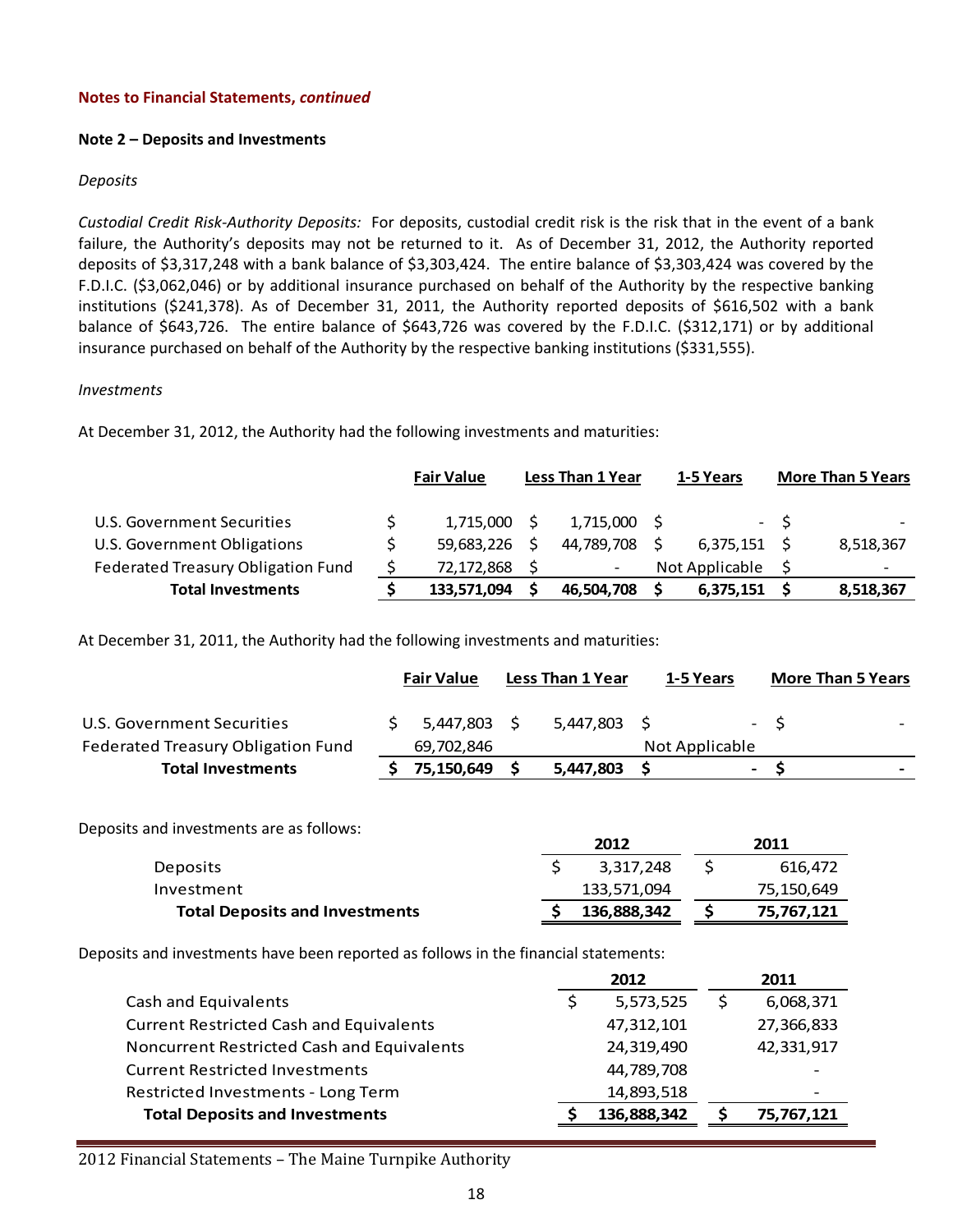# **Note 2 – Deposits and Investments,** *continued*

*Interest Rate Risk:* The Authority's policy for investment rate risk is as follows: Portfolio maturities will provide for stability of income and reasonable liquidity; liquidity will be assured through practices ensuring that the next disbursement date is covered through maturing to be staggered to avoid undue concentration in a specific maturity sector.

Maturities selected will provide investments or marketable securities which can be sold to raise cash in a day's notice without loss of principal; and, risks of market price volatility will be controlled through maturity diversification such that aggregate price losses on instruments with maturities exceeding one year shall not be greater than coupon interest on investment income received from the balance of the portfolio.

*Credit Risk:* Maine statutes authorize the Authority to invest in obligations of the U.S. Treasury and U.S. agencies and repurchase agreements. The Authority does not have a formal policy related to credit rate risk.

*Custodial credit risk: investments –* For investments, this is the risk that in the event of failure of the counterparty, the Authority will not be able to recover the value of its investments or collateral securities that are in possession of an outside party. The Authority is authorized to invest in: obligations of the U.S. government and its agencies provided they are full faith and credit obligations fully insured or collateralized certificates of deposit at commercial banks and savings and loan associations repurchase agreements collateralized by U.S. Treasury or Agency securities; and money market mutual funds whose portfolios consist of government securities.

The Authority's investment policy is to attain a market rate of return considered reasonable under generally accepted market principles throughout budgetary and economic cycles while preserving and protecting capital in the overall portfolio thus ensuring prudent use of public funds and preservation of the public's trust. The standard of prudence to be used by investment officials shall be the "prudent investor" standard and shall be applied in the context of managing the overall portfolio. All security transactions, including collateral for repurchase agreements, entered into by the MTA shall be conducted on a "delivery vs. payment" basis. Securities will be held by a third party custodian, or Trust Department designated by the Executive Director, CFO, or Director of Finance and evidenced by safekeeping receipts.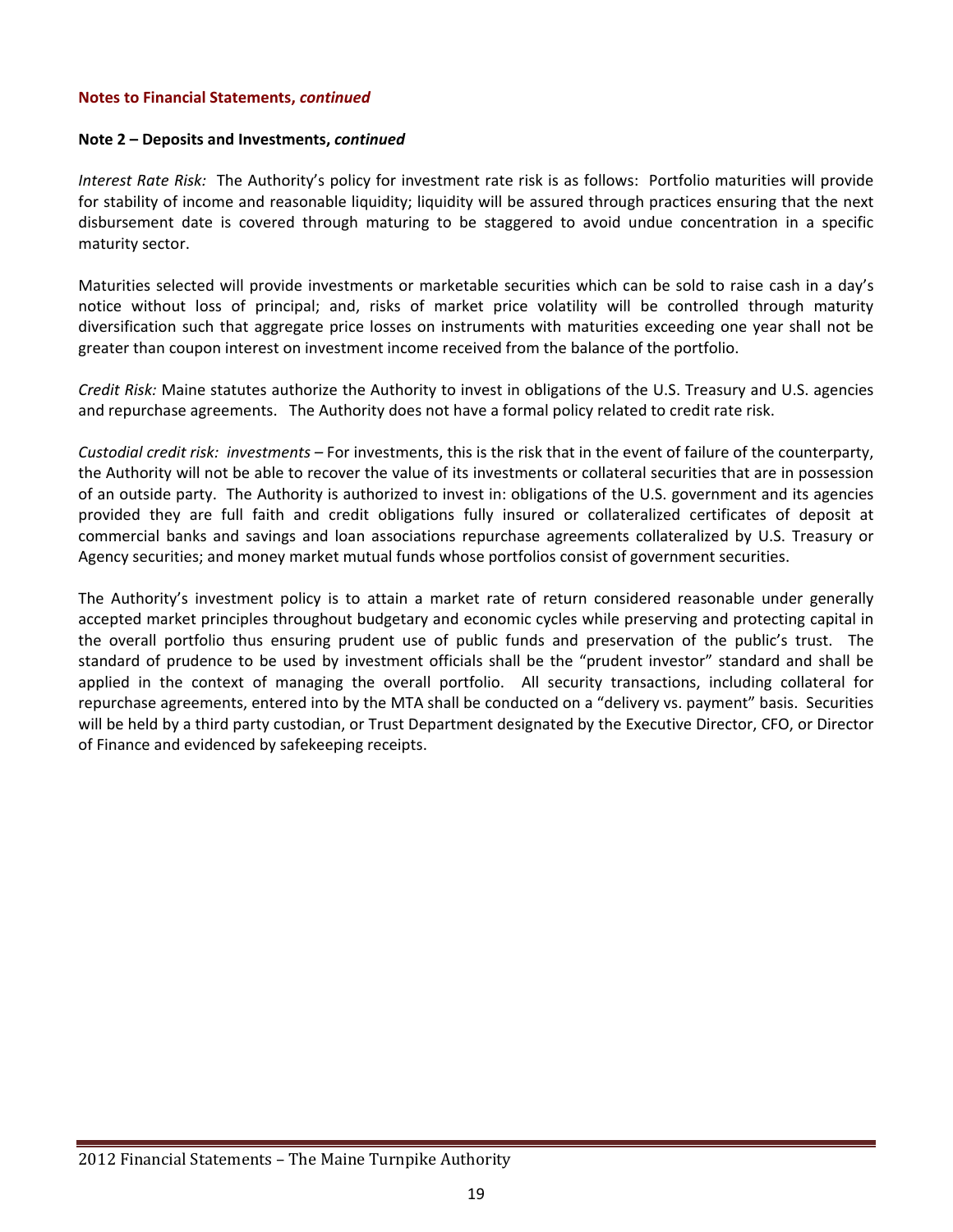# **Note 3 – Capital Assets**

A Summary of changes to capital assets for the year ended December 31, 2012 is as follows:

|                                                    | <b>Balance</b>   |                  |                  |                  | <b>Balance</b>   |
|----------------------------------------------------|------------------|------------------|------------------|------------------|------------------|
|                                                    | 12/31/2011       | <b>Additions</b> | <b>Transfers</b> | <b>Disposals</b> | 12/31/2012       |
| Capitalized Assets Not Being Depreciated (cost)    |                  |                  |                  |                  |                  |
| Land                                               | Ś.<br>33,148,547 | 698,000          | 53,042           |                  | 33,899,589<br>S  |
| Infrastructure                                     | 349,948,573      | 8,491            | 30,774,906       | (713, 652)       | 380,018,318      |
| Construction in Progress                           | 26,861,444       | 22,119,058       | (30,991,733)     |                  | 17,988,769       |
| <b>Total Capital Assets Not Being Depreciated</b>  | 409,958,564      | 22,825,549       | (163, 785)       | (713, 652)       | 431,906,676      |
| <b>Capitalized Assets Being Depreciated (cost)</b> |                  |                  |                  |                  |                  |
| Land Improvements (exhaustible)                    | 8,864,847        |                  |                  |                  | 8,864,847        |
| <b>Buildings</b>                                   | 64,048,912       | 34,110           | 3,806            | (422, 363)       | 63,664,465       |
| Improvements                                       |                  |                  |                  |                  |                  |
| Machinery and Equipment                            | 47,424,371       | 1,542,538        | 159,979          | (639,181)        | 48,487,707       |
| <b>Total Capital Assets Being Depreciated</b>      | 120,338,130      | 1,576,648        | 163,785          | (1,061,544)      | 121,017,020      |
| <b>Less Accumulated Depreciation for:</b>          |                  |                  |                  |                  |                  |
| Land Improvements (exhaustible)                    | (6,314,088)      | (348, 241)       |                  |                  | (6,662,329)      |
| <b>Buildings</b>                                   | (17,587,823)     | (2, 107, 887)    |                  | 381,300          | (19,314,410)     |
| Improvements                                       |                  |                  |                  |                  |                  |
| Machinery and Equipment                            | (35,707,254)     | (2,845,005)      |                  | 635,962          | (37, 916, 297)   |
| <b>Total Accumulated Depreciation</b>              | (59,609,165)     | (5,301,133)      |                  | 1,017,262        | (63,893,036)     |
| <b>Total Capital Assets Being Depreciated, net</b> | 60,728,965       | (3,724,484)      | 163,785          | (44,282)         | 57,123,984       |
| <b>Total Capital Assets</b>                        | \$470,687,529    | 19,101,065       |                  | (757,934)        | 489,030,660<br>S |

|                                                        |                  |                  |                  |                  | <b>Balance</b>     |
|--------------------------------------------------------|------------------|------------------|------------------|------------------|--------------------|
|                                                        | <b>Balance</b>   |                  |                  | <b>Disposals</b> | 12/31/2011         |
|                                                        | 12/31/2010       | <b>Additions</b> | <b>Transfers</b> | Restated         | Restated           |
| <b>Capitalized Assets Not Being Depreciated (cost)</b> |                  |                  |                  |                  |                    |
| Land                                                   | 33,065,612<br>Ś. | 82,942           |                  | (7)              | 33,148,547<br>- \$ |
| Infrastructure                                         | 326,341,159      | 35,527           | 25,008,873       | (1,436,986)      | 349,948,573        |
| Construction in Progress                               | 28,169,067       | 24,979,254       | (26, 286, 877)   |                  | 26,861,444         |
| <b>Total Capital Assets Not Being Depreciated</b>      | 387,575,838      | 25,097,723       | (1,278,004)      | (1,436,993)      | 409,958,564        |
| <b>Capitalized Assets Being Depreciated (cost)</b>     |                  |                  |                  |                  |                    |
| Land Improvements (exhaustible)                        | 8,864,847        |                  |                  |                  | 8,864,847          |
| <b>Buildings</b>                                       | 63,892,801       |                  | 156,111          |                  | 64,048,912         |
| Improvements                                           | 470,437          |                  |                  | (470, 437)       |                    |
| Machinery and Equipment                                | 45,498,708       | 1,457,680        | 1,121,893        | (653, 910)       | 47,424,371         |
| <b>Total Capital Assets Being Depreciated</b>          | 118,726,793      | 1,457,680        | 1,278,004        | (1, 124, 347)    | 120,338,130        |
| Less Accumulated Depreciation for:                     |                  |                  |                  |                  |                    |
| Land Improvements (exhaustible)                        | (5,965,847)      | (348, 241)       |                  |                  | (6,314,088)        |
| <b>Buildings</b>                                       | (15, 473, 679)   | (2, 114, 144)    |                  |                  | (17,587,823)       |
| Improvements                                           | (470, 437)       |                  |                  | 470,437          |                    |
| Machinery and Equipment                                | (33,552,668)     | (2,774,641)      |                  | 620,055          | (35,707,254)       |
| <b>Total Accumulated Depreciation</b>                  | (55,462,631)     | (5,237,026)      | $\hbox{--}$      | 1,090,492        | (59,609,165)       |
| <b>Total Capital Assets Being Depreciated, net</b>     | 63,264,162       | (3,779,346)      | 1,278,004        | (33, 855)        | 60,728,965         |
| <b>Total Capital Assets</b>                            | 450,840,000      | 21,318,377       |                  | (1,470,848)      | 470,687,529<br>s   |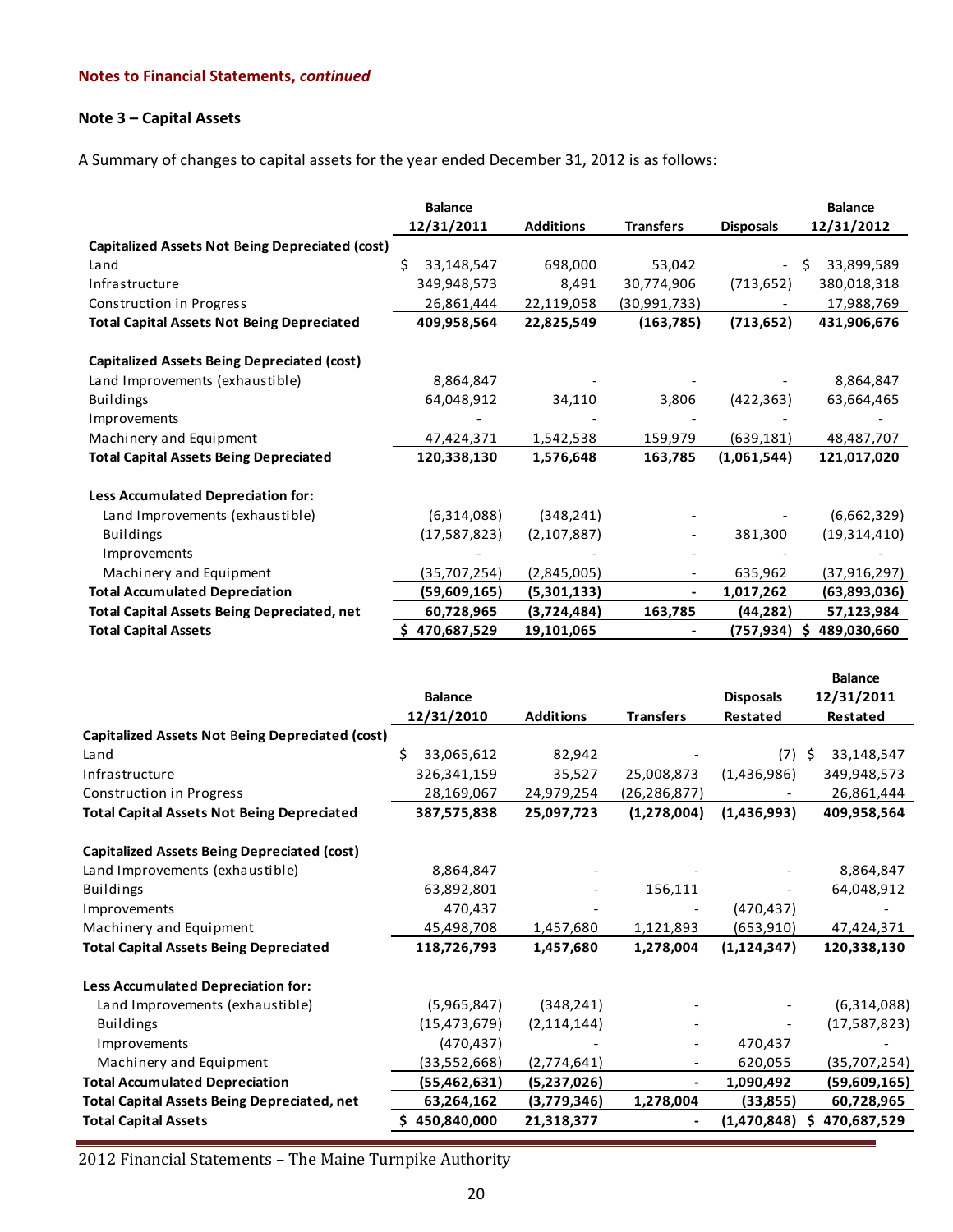# **Note 4 – Letter of Credit**

The Authority has a \$20 million letter of credit with Bangor Savings Bank which expires on December 31, 2013. It is secured under the General Resolution solely by the Authority's Revenues (as defined therein) on a subordinated basis to the Authority's outstanding bonds and additional bonds to be issued on a senior basis, all in accordance with the Resolution. There was no outstanding balance on the letter of credit as of December 31, 2012 and 2011.

# **Note 5 – Net Position**

Net position represents the difference between assets and liabilities. Net investment in capital assets, consists of capital assets, net of accumulated depreciation, reduced by the outstanding balances of bonds and adding back any unspent proceeds. Net position is reported as restricted when there are limitations imposed on their use either through the enabling legislations or through external restrictions imposed by creditors, grantors or laws or regulations of other governments. The Authority's net investment in capital assets was calculated as follows:

|                                               | <b>Years Ended December 31,</b> |                |  |  |  |
|-----------------------------------------------|---------------------------------|----------------|--|--|--|
|                                               | 2012                            | 2011, Restated |  |  |  |
| <b>Capital Assets</b>                         | 552,923,695<br>S.               | 530,296,695    |  |  |  |
| <b>Unspent Bond Proceeds</b>                  | 51,864,095                      |                |  |  |  |
| <b>Accumulated Depreciation</b>               | (63,893,036)                    | (59,609,166)   |  |  |  |
| Bonds Payable                                 | (425,705,000)                   | (371,485,000)  |  |  |  |
| <b>Total Net Investment In Capital Assets</b> | 115,189,754                     | 99,202,534     |  |  |  |

#### **Note 6 – Long‐term Debt**

# **Revenue Bonds Payable**

The Authority issues revenue bonds from time to time for the purpose of financing capital improvements and new projects. As of December 31, 2012, the Authority had the following outstanding bonds:

- \$51,000,000 of Series 2003 Revenue Bonds, issued in May 2003, to retire the 2002 Commercial Paper Subordinated Notes and to finance various turnpike projects.
- \$115,050,000 of Series 2004 Revenue Bonds, issued in October 2004, to pay a portion of the costs of various turnpike projects and to advance refund a portion of the principal amount of the Series 1994, 1997 and 2000 bonds.
- \$76,715,000 of Series 2005 Revenue Bonds, issued in April 2005, to advance refund a portion of the principal amount of the Series 2000 bonds.
- \$50,000,000 of Series 2007 Revenue Bonds, issued in September 2007, to pay a portion of the costs of various turnpike projects.
- \$45,885,000 of Series 2008 Refunding Revenue Bonds, issued in May 2008, to advance refund principal amounts of the Series 1998 Refunding Bonds, which was called in July 2008.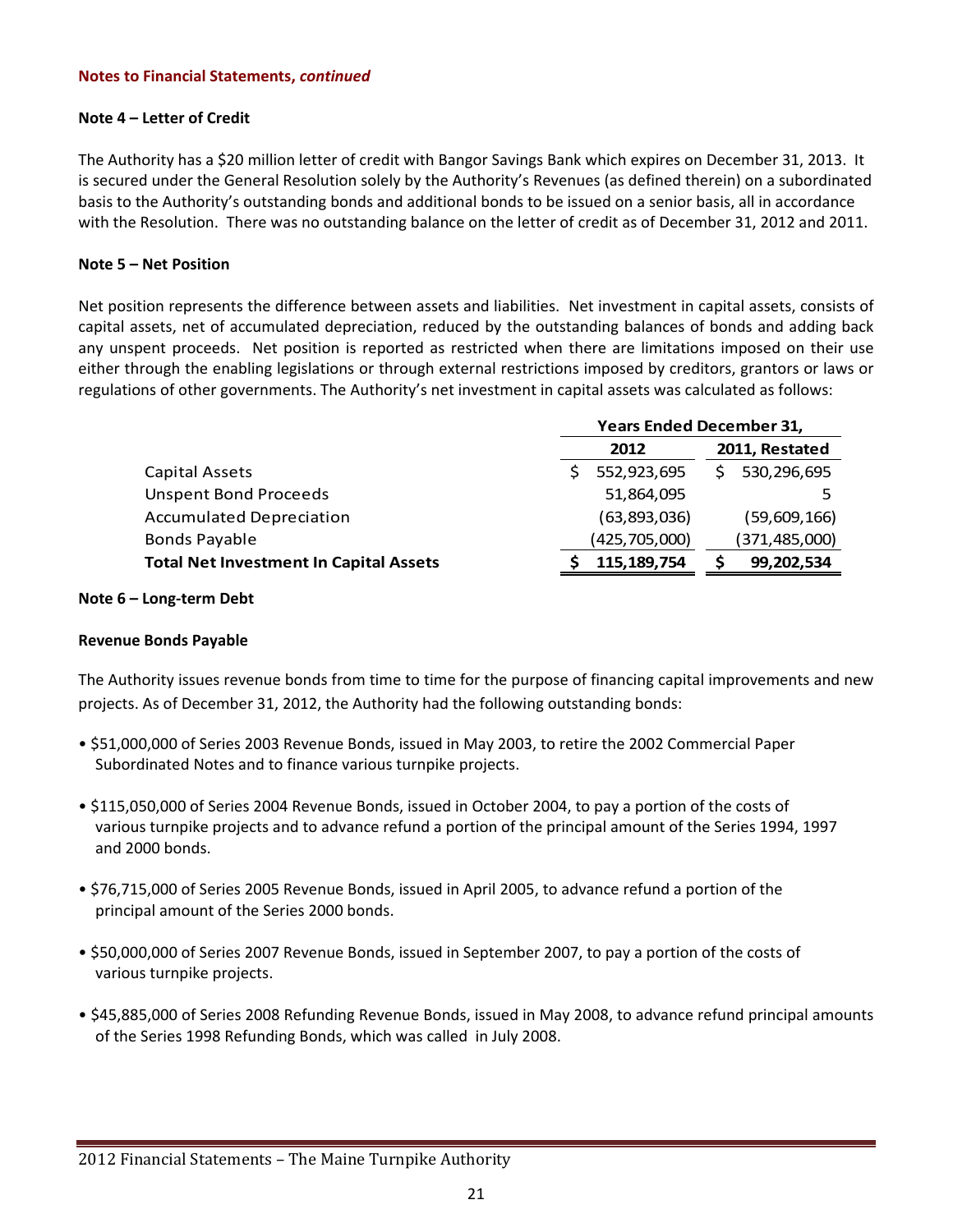#### **Note 6 – Long‐term Debt,** *continued*

- \$50,000,000 of Series 2009 Revenue Bonds, issued in February 2009, to pay a portion of the costs of various turnpike projects, interest only until 2014.
- \$68,990,000 of Series 2012A Revenue Bonds, issued in March 2012, to pay a portion of the costs of various turnpike projects.
- \$84,240,000 of Series 2012B Revenue Refunding Bonds. The proceeds from the bonds were used to advance refund all of the Series 2003 Bonds maturing in the years 2014 through 2033, and a portion of the Series 2004 Bonds maturing in the years 2022 through 2030, in the outstanding principal amount of \$87,055,000. This advance refunding took advantage of a general reduction in interest rates to achieve an overall reduction in future debt service costs. The reacquisition price exceeded the carrying amount of the old debt by \$6,367,275. This amount is being netted against the new debt and amortized over the life of the old debt. The transaction resulted in a reduction in future debt service payments of \$10,683,942 and an economic gain of \$8,830,377.

Interest on all bonds is payable semi‐annually on January 1st and July 1st of each year. The bonds will mature on July 1st in the years and principal amounts noted below:

| <b>Issue</b> | <b>Amount Issued</b> | <b>Maturity Date</b> | <b>Interest Rate</b> | <b>Balance 12/31/2012</b> |
|--------------|----------------------|----------------------|----------------------|---------------------------|
| Series 2003  | 51,000,000           | $7/1/2011 - 2033$    | 3.50-5.25%           | 1,360,000                 |
| Series 2004  | 115,050,000          | 7/1/2005 - 2030      | 3.00-5.25%           | 60,575,000                |
| Series 2005  | 76,715,000           | 7/1/2006 - 2030      | 3.00-5.125 %         | 75,900,000                |
| Series 2007  | 50,000,000           | $7/1/2013 - 2037$    | 3.75-5.25%           | 50,000,000                |
| Series 2008  | 45,885,000           | $7/1/2010 - 2018$    | $3.00 - 5.00 %$      | 34,640,000                |
| Series 2009  | 50,000,000           | $7/1/2014 - 2038$    | 3.00-6.00%           | 50,000,000                |
| Series 2012  | 153,230,000          | 7/1/2014 - 2042      | 2.00-5.00%           | 153,230,000               |
|              | 425,705,000          |                      |                      |                           |

Requirements for the repayment of the outstanding revenue bonds are as follows:

|           |                  |                   | Total debt       |
|-----------|------------------|-------------------|------------------|
|           | Principal        | <b>Interest</b>   | service          |
|           |                  |                   |                  |
| 2013      | 13,575,000       | 20,765,871        | 34,340,871       |
| 2014      | 15,775,000       | 20,109,921        | 35,884,921       |
| 2015      | 16,535,000       | 19,344,234        | 35,879,234       |
| 2016      | 17,250,000       | 18,618,959        | 35,868,959       |
| 2017      | 18,090,000       | 17,793,046        | 35,883,046       |
| 2018-2022 | 81,520,000       | 76,627,749        | 158,147,749      |
| 2023-2027 | 97,980,000       | 56,055,025        | 154,035,025      |
| 2028-2032 | 92,505,000       | 31,075,306        | 123,580,306      |
| 2033-2037 | 49,450,000       | 13,768,550        | 63,218,550       |
| 2038-2042 | 23,025,000       | 3,229,250         | 26,254,250       |
|           |                  |                   |                  |
| Totals    | 425,705,000<br>S | \$<br>277,387,911 | Ś<br>703,092,911 |
|           |                  |                   |                  |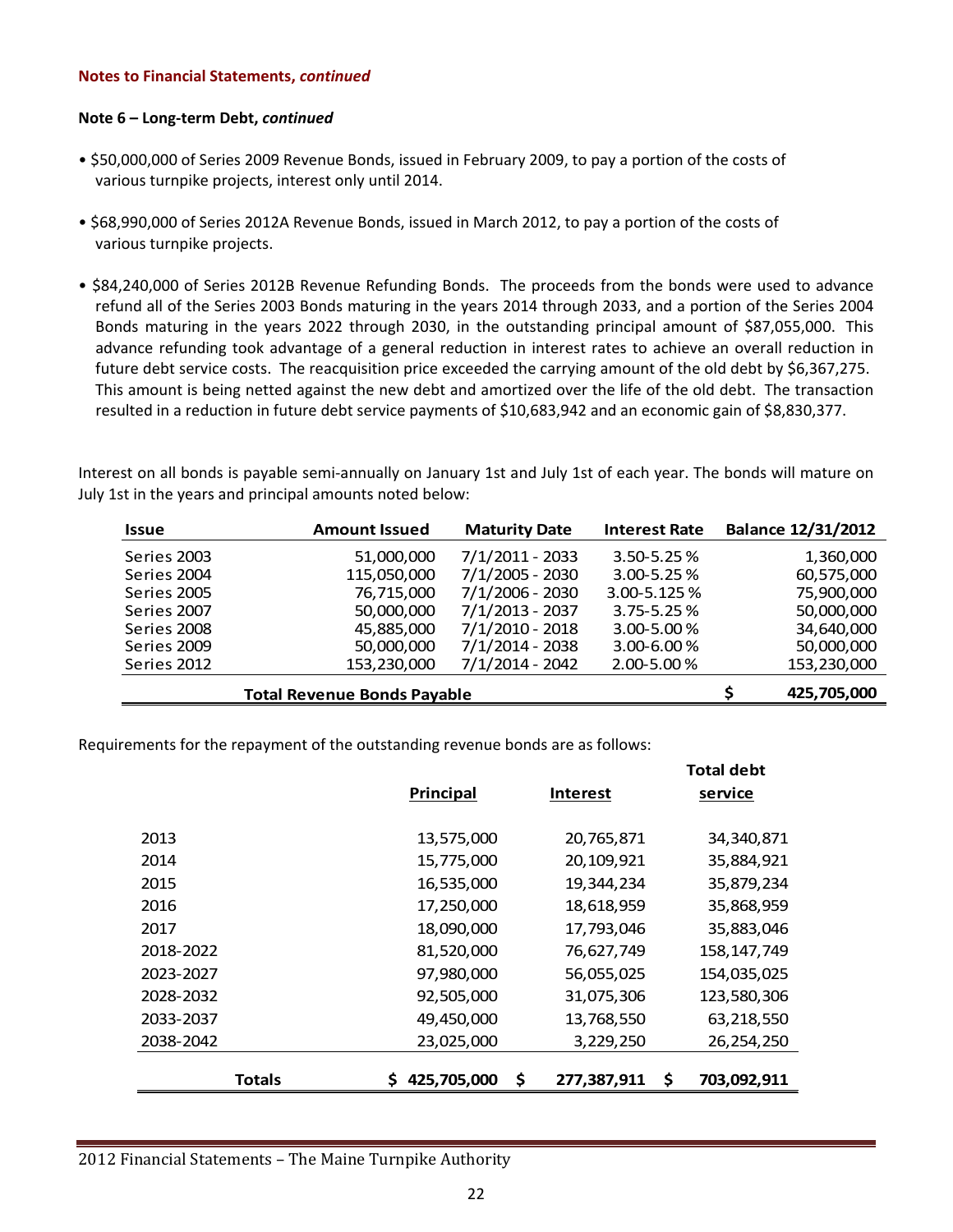# **Note 6 – Long‐term Debt,** *continued*

|               | 12/31/11                 | <b>Additions</b> | <b>Reductions</b>    | 12/31/12    |
|---------------|--------------------------|------------------|----------------------|-------------|
|               |                          |                  |                      |             |
| Series 2000   | 795,000                  |                  | (795,000)            |             |
| Series 2003   | 49,730,000               |                  | (48,370,000)         | 1,360,000   |
| Series 2004   | 105,430,000              |                  | (44, 855, 000)       | 60,575,000  |
| Series 2005   | 76,030,000               |                  | (130,000)            | 75,900,000  |
| Series 2007   | 50,000,000               |                  |                      | 50,000,000  |
| Series 2008   | 39,500,000               |                  | (4,860,000)          | 34,640,000  |
| Series 2009   | 50,000,000               | -                | -                    | 50,000,000  |
| Series 2012   | $\overline{\phantom{a}}$ | 153,230,000      |                      | 153,230,000 |
|               |                          |                  |                      |             |
| <b>Totals</b> | \$<br>371,485,000        | \$153,230,000    | (99,010,000) \$<br>S | 425,705,000 |

A summary of changes in revenue bonds is as follows:

# **Special Obligation Bonds Payable**

• \$19,480,000 of Series 2008 Special Obligation Refunding Bonds, issued in May 2008, to refund all of the Authority's outstanding Series 1998 Special Obligation Bonds. The Special Obligation Refunding Bonds are subordinate to the outstanding Revenue Bonds and were originally issued in 1996.

| <b>Issue</b>                                  |  | <b>Amount Issued</b> | <b>Maturity Date</b>       | <b>Interest Rate</b> |  | <b>Balance 12/31/2012</b> |
|-----------------------------------------------|--|----------------------|----------------------------|----------------------|--|---------------------------|
| Series 2008                                   |  |                      | 19,480,000 7/1/2009 - 2018 | $3.00 - 4.00 %$      |  | 12,990,000                |
| <b>Total Special Obligation Bonds Payable</b> |  |                      |                            |                      |  | 12,990,000                |

Requirements for the repayment of the outstanding special obligation bonds are as follows:

|               |                  |                 | <b>Total Debt</b> |
|---------------|------------------|-----------------|-------------------|
|               | Principal        | <b>Interest</b> | Service           |
|               |                  |                 |                   |
| 2013          | 1,985,000        | 478,400         | 2,463,400         |
| 2014          | 2,045,000        | 413,888         | 2,458,888         |
| 2015          | 2,120,000        | 342,313         | 2,462,313         |
| 2016          | 2,195,000        | 268,113         | 2,463,113         |
| 2017          | 2,275,000        | 185,800         | 2,460,800         |
| 2018          | 2,370,000        | 94,800          | 2,464,800         |
|               |                  |                 |                   |
| <b>Totals</b> | \$<br>12,990,000 | \$<br>1,783,314 | 14,773,314        |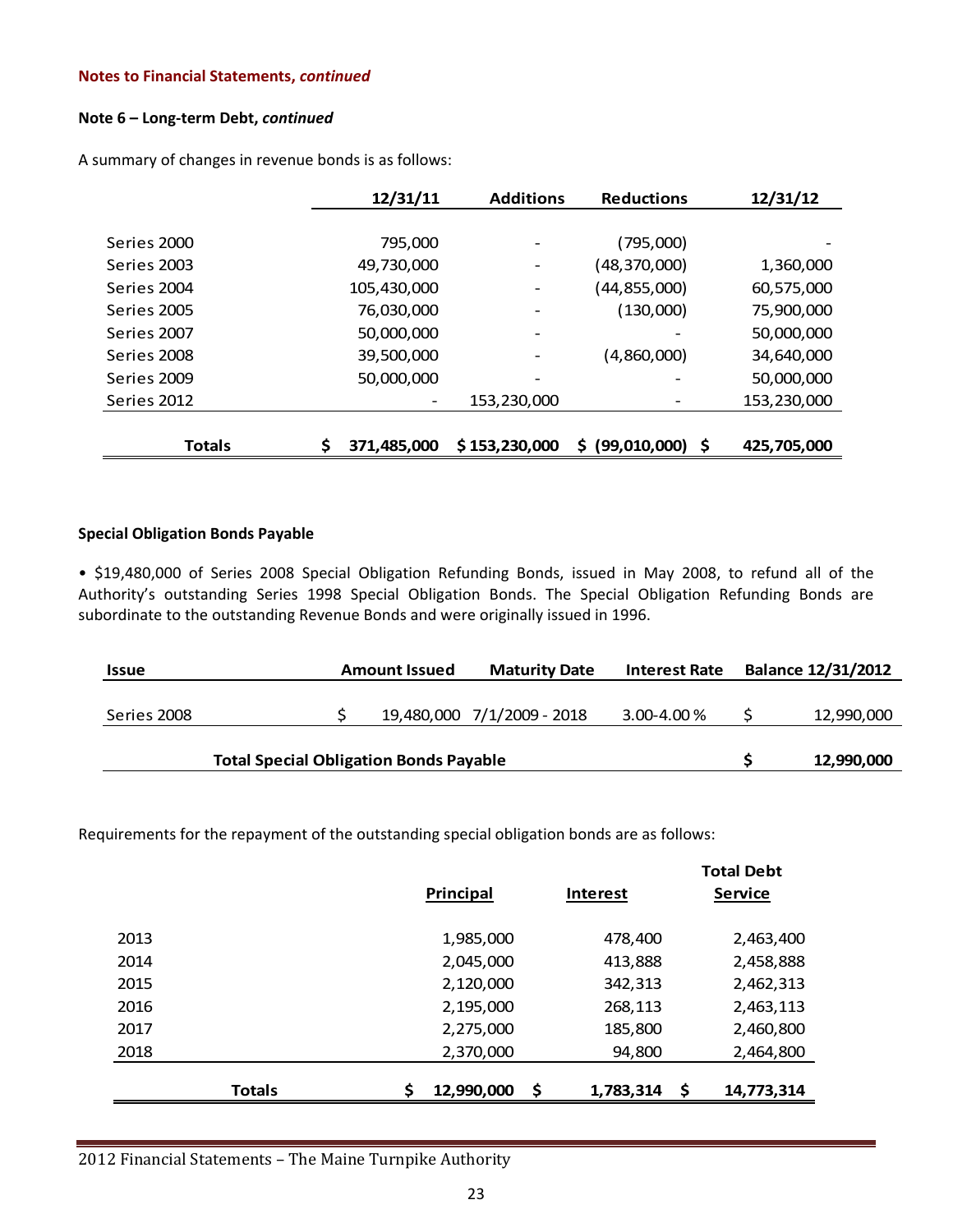# **Note 6 – Long‐term Debt,** *continued*

A summary of changes in special obligation bonds is as follows:

|             |               | 12/31/11   | <b>Additions</b> | <b>Reductions</b> | 12/31/12   |
|-------------|---------------|------------|------------------|-------------------|------------|
|             |               |            |                  |                   |            |
| Series 2008 |               | 14,890,000 |                  | (1,900,000)       | 12,990,000 |
|             |               |            |                  |                   |            |
|             | <b>Totals</b> | 14,890,000 |                  | $(1,900,000)$ \$  | 12,990,000 |

Revenue and Special Obligation long-term liability for the year ended December 31, 2012, was as follows:

|                                    | 12/31/2011    | <b>Additions</b>         | <b>Reductions</b>  | 12/31/2012    | Due within<br>one year |
|------------------------------------|---------------|--------------------------|--------------------|---------------|------------------------|
|                                    |               |                          |                    |               |                        |
| Revenue Bonds                      | \$371,485,000 | \$153,230,000            | (99,010,000)<br>S. | \$425,705,000 | \$13,575,000           |
| Special Obligation Bonds           | 14,890,000    | $\overline{\phantom{a}}$ | (1,900,000)        | 12,990,000    | 1,985,000              |
| <b>Subtotal</b>                    | 386,375,000   | 153,230,000              | (100, 910, 000)    | 438,695,000   | 15,560,000             |
| Adjustment for Premium / Discounts | 14,135,788    | 19,034,371               | (5,001,055)        | 28,169,104    | -                      |
| Total                              | \$400,510,788 | \$172,264,371            | \$(105, 911, 055)  | \$466,864,104 | \$15,560,000           |

Revenue and Special Obligation long‐term liability for the year ended December 31, 2011, was as follows:

|                                    | 12/31/2010    |              | <b>Additions</b> | <b>Reductions</b>            | 12/31/2011                        | Due within<br>one year |
|------------------------------------|---------------|--------------|------------------|------------------------------|-----------------------------------|------------------------|
|                                    |               |              |                  |                              |                                   |                        |
| Revenue Bonds                      | \$383,055,000 | <sub>S</sub> |                  | \$(11,570,000) \$371,485,000 |                                   | \$11,955,000           |
| Special Obligation Bonds           | 16,735,000    |              |                  | (1,845,000)                  | 14,890,000                        | 1,900,000              |
| <b>Subtotal</b>                    | 399,790,000   |              |                  | (13, 415, 000)               | 386,375,000                       | 13,855,000             |
| Adjustment for Premium / Discounts | 15,857,703    |              |                  | (1,721,915)                  | 14,135,788                        |                        |
| <b>Total</b>                       | \$415,647,703 |              |                  |                              | \$(15, 136, 915) \$400, 510, 788] | \$13,855,000           |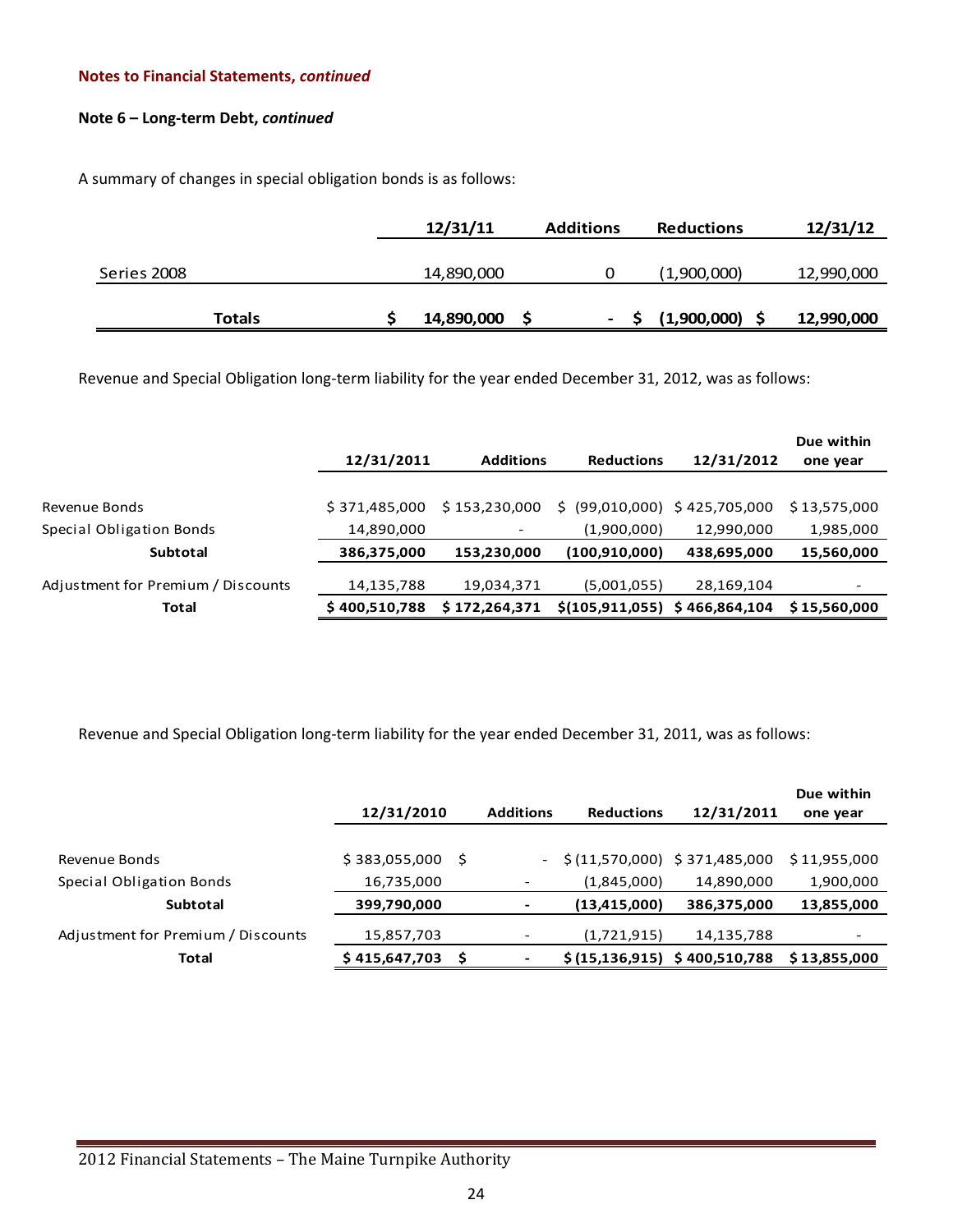# **Note 7 – Debt Service Reserve Fund**

The general bond resolution requires the Authority to fund the Debt Service Reserve Requirement with cash and investments or with a surety policy or letter of credit. In order to satisfy this requirement, the Authority acquired surety policies issued by Financial Guaranty Insurance Company (FGIC), Financial Security Assurance, Inc (FSA), MBIA Insurance Company and AMBAC Assurance Corporation. The surety policies cover various series and terminate on various dates in the future. A summary of the surety policies purchased is as follows:

|                                                    |              | <b>Maximum</b>     |
|----------------------------------------------------|--------------|--------------------|
| <b>Series Availability</b>                         | Date         | Amount             |
| 2003                                               | July 1, 2033 | 1,893,884          |
| 2004                                               | July 1, 2030 | 1,781,929          |
| All Turnpike Revenue Bonds<br>Issued Prior to 2004 | July 1, 2018 | 12,029,000         |
| All Turnpike Revenue Bonds                         | July 1, 2030 | 4,871,359          |
| All Turnpike Revenue Bonds                         | July 1, 2018 | 2,308,902          |
|                                                    |              | <b>Termination</b> |

Each of the providers of the Debt Service Reserve Fund surety policies was rated Aaa by Moody's and AAA by Standard & Poor's (S&P) at the time of issuance of its respective policy. However, each of MBIA, FGIC , Ambac and FSA have been downgraded significantly as a result of their exposure to the 2008 sub‐prime mortgage risk and do not maintain ratings by Moody's and S&P at least equal to the ratings on the Authority's outstanding revenue bonds.

Accordingly, each of the policies from MBIA, FGIC, Ambac and FSA, while still in effect, no longer qualify under the general bond resolution to meet the Debt Service Reserve Fund requirement.

Currently, the Debt Service Reserve requirement is \$17,942,461, which is one half of maximum annual debt service (MADS). In response to the downgrades of MBIA, FGIC, Ambac and FSA, the Authority has funded the Debt Service Reserve Fund of \$17,972,461 with cash, keeping the Authority in compliance with its bond resolution requirement of funding one half of MADS.

# **Note 8 – Maine Public Employees Retirement System (MainePERS) – Consolidated Retirement Pension Plan**

**Plan Description** – The Authority participates in the Maine Public Employees Retirement System, a multiple‐ employer defined benefits pension plan, which covers substantially all employees. The MainePERS provides retirement, disability and death benefits to plan participants and beneficiaries. Employees are eligible for normal retirement upon attaining age sixty and early retirement after completing twenty‐five or more years of service.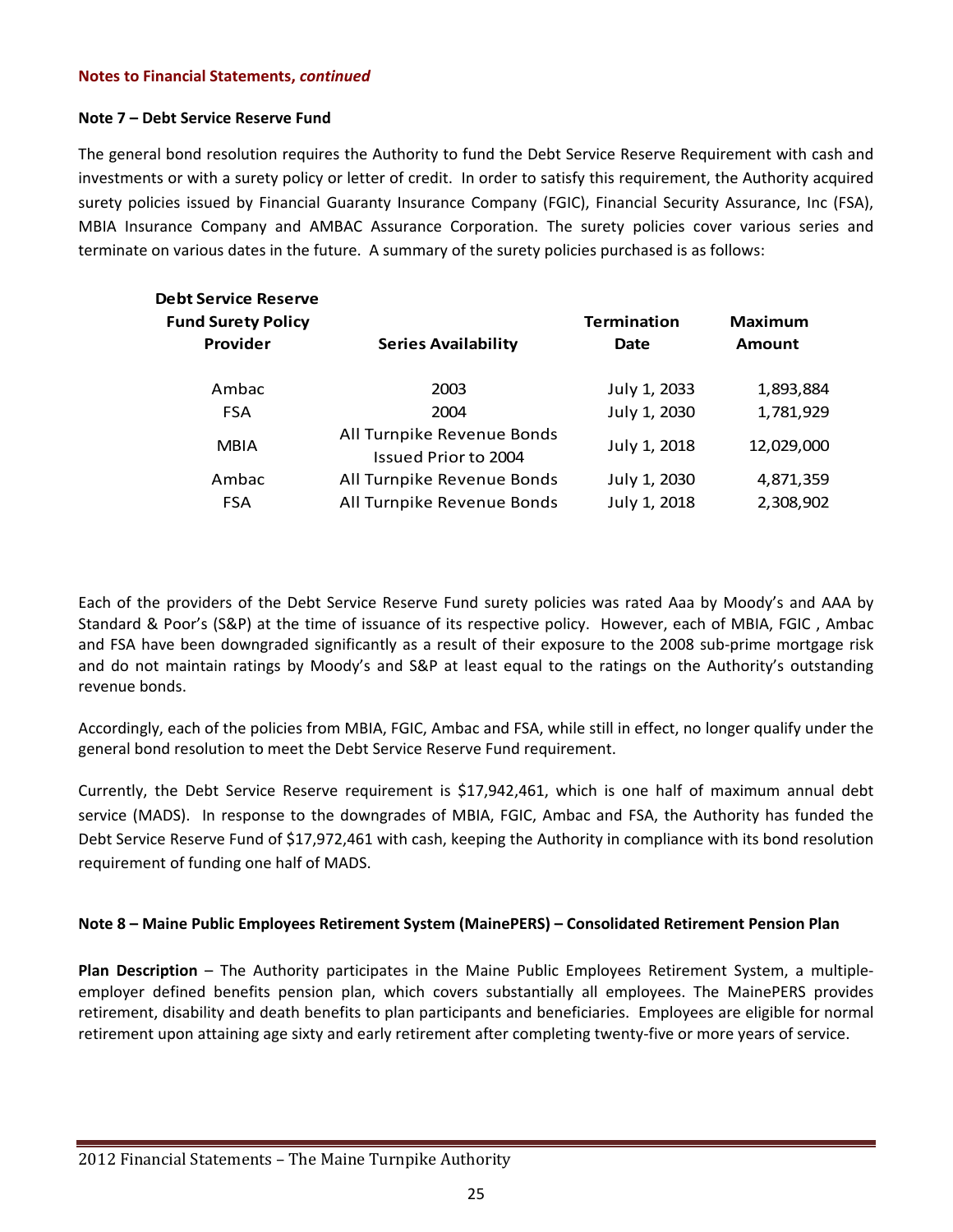# **Note 8 – Maine Public Employees Retirement System (MainePERS) – Consolidated Retirement Pension Plan,** *continued*

**Funding Policy** – Plan participants are required to contribute 6.5% of their annual compensation and the Authority is required to contribute at an actuarially determined rate. The current rate is 5.3% of employee earned compensation.

The Maine Turnpike Authority's contributions to MainePERS were approximately \$1,423,355, \$1,315,433 and \$1,160,575 for the years ended December 31, 2012, 2011 and 2010, respectively.

# **Note 9 – Operating Lease**

In 2006, the Authority entered into lease agreements with HMS Host and CN Brown to operate its five service plazas on the Turnpike. The Authority entered into the arrangements as a means to provide services to users of the Turnpike in a more efficient, cost-effective manner. The terms of the agreements are as follows. The lease agreement with HMS Host is contingent based on sales however also provides a guaranteed minimum rent of \$3,050,000 or 85% of the previous year's rental, whichever is greater. In previous years the Authority has waived the minimum rent requirement for HMS Host, and has only required them to pay the contingent rent for any such years. In addition, the Authority received contingent rentals of \$208,567 and \$23,225 in 2012 and 2011, respectively. The lease agreement with CN Brown provides for contingent rent based on sales. The Authority received \$793,048 and \$792,798 in contingent rentals from CN Brown in 2012 and 2011, respectively.

Contingent rent for HMS host is 20% of sales for years 1‐10, 21% of sales for years 11‐20 and 22% of sales for years 21‐30. Contingent rent for CN Brown is based on the gallons of gasoline and diesel fuel sold at a fuel rent factor of 8 cents per gallon, adjusted upward each year for the Consumer Price Index Change, plus 10% of the sales of other products, plus 5% of the sales of tobacco products and plus 2% of the amount received from the Lottery Commission. The Authority has retained the right to approve the activities of the lessees and also has established limits to the prices that can be charged to customers.

The lease agreement with HMS Host requires \$8 million of capital improvements to be paid for by HMS Host, consisting of leasehold improvements, equipment and furnishings as approved by the Authority. \$4 million of these improvements must be incurred prior to December 31, 2017 and the remaining \$4 million must be incurred prior to December 31, 2027.

The leased facilities are reported as capital assets of the Authority with a net book value of \$29,969,819 and \$31,223,855 as of December 31, 2012 and 2011, respectively.

Future minimum rentals to be received under the HMS Host lease as of December 31, 2012 are as follows:

| 2013         |             | \$<br>3,050,000 |
|--------------|-------------|-----------------|
| 2014         |             | 3,050,000       |
| 2015         |             | 3,050,000       |
| 2016         |             | 3,050,000       |
| 2017         |             | 3,050,000       |
|              | 2018 - 2022 | 15,250,000      |
|              | 2023 - 2027 | 15,250,000      |
|              | 2028 - 2032 | 15,250,000      |
|              | 2033 - 2037 | 13,725,000      |
|              |             |                 |
| <b>Total</b> |             | 74,725,000      |
|              |             |                 |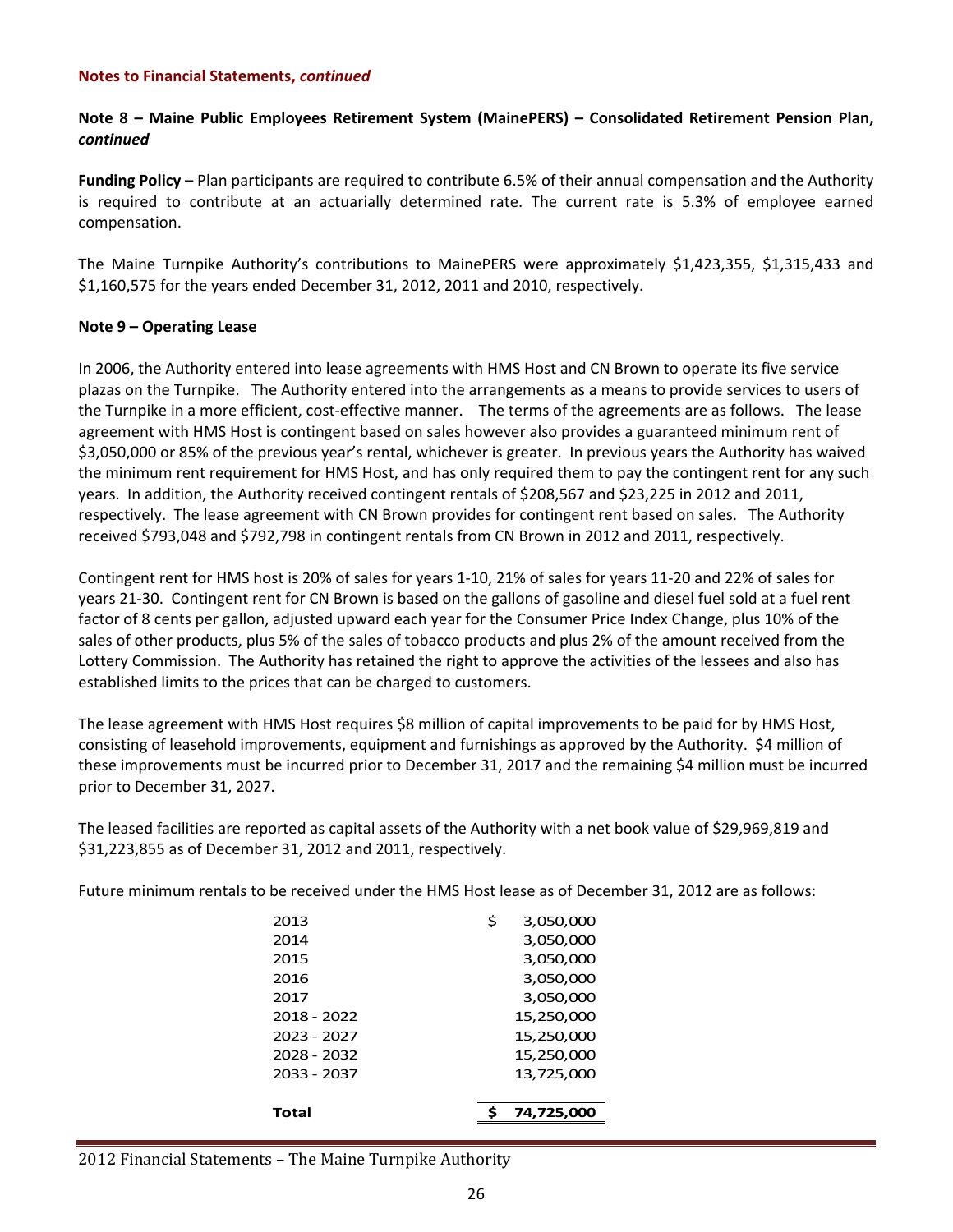# **Note 10 – Other Post Employment Benefits (OPEB)**

The Governmental Accounting Standards Board (GASB) Statement Number 45, *Accounting and Financial Reporting by Employers for Postemployment Benefits Other Than Pensions*, was implemented, as required, by the MTA on January 1, 2008. Under this pronouncement, it requires that the long-term cost of retirement health care and obligations for other postemployment benefits be determined on an actuarial basis and reported similar to pension plans.

*Plan Descriptions.* In addition to providing pension benefits, the Authority provides health care benefits for certain retired employees. Eligibility to receive health care benefits follows the same requirements as MainePERS. Eligible retirees receive 100% paid health benefit coverage, Anthem POS plan until age 65 or Medicare Advantage plan at the age of 65. The Authority paid approximately \$1,197,000 of insurance contributions for approximately 250 retirees for the year end December 31, 2012. Benefit provisions are established and amended through negotiations between the Authority and the respective unions.

GASB Statement Number 45 requires the Authority to perform an actuarial analysis of its OPEB costs. In December 2012, the Authority entered into a contract with an external consultant to assist in the determination and valuation of the Authority's OPEB liability for 2012 and 2013. The most recent OPEB liability actuarial valuation was completed by the consultant in February 2013.

*Funding Policy and Annual OPEB Cost.* GASB Statement Number 45 does not mandate the prefunding of post employment benefit liabilities. The Authority currently plans to only partially fund (on a pay-as-you-go) the annual required contribution (ARC), an actuarially determined rate in accordance with the parameters of GASB Statement Number 45. The ARC represents a level of funding that, if paid on an ongoing basis, is projected to cover normal cost each year and amortize any unfunded actuarial liabilities over a period not to exceed thirty years.

The following table represents the OPEB costs for the year, the amount contributed and changes in the OPEB plan:

|                                         | <b>Years Ended December 31,</b> |               |    |             |  |
|-----------------------------------------|---------------------------------|---------------|----|-------------|--|
|                                         | 2012                            |               |    | 2011        |  |
| Normal Cost                             |                                 | 1,533,000     | \$ | 1,582,000   |  |
| <b>UAAL</b> amortization                |                                 | 2,166,000     |    | 2,190,000   |  |
| Annual Required Contribution/OPEB Cost  |                                 | 3,699,000     |    | 3,772,000   |  |
| Contributions Made (Pay-As-You-Go)      |                                 | (1, 197, 000) |    | (1,084,000) |  |
| Increase in Net OPEB Obligation         |                                 | 2,502,000     |    | 2,688,000   |  |
| Net OPEB Obligation - Beginning of Year |                                 | 9,659,000     |    | 6,971,000   |  |
| Net OPEB Obligation - End of Year       |                                 | 12,161,000    |    | 9,659,000   |  |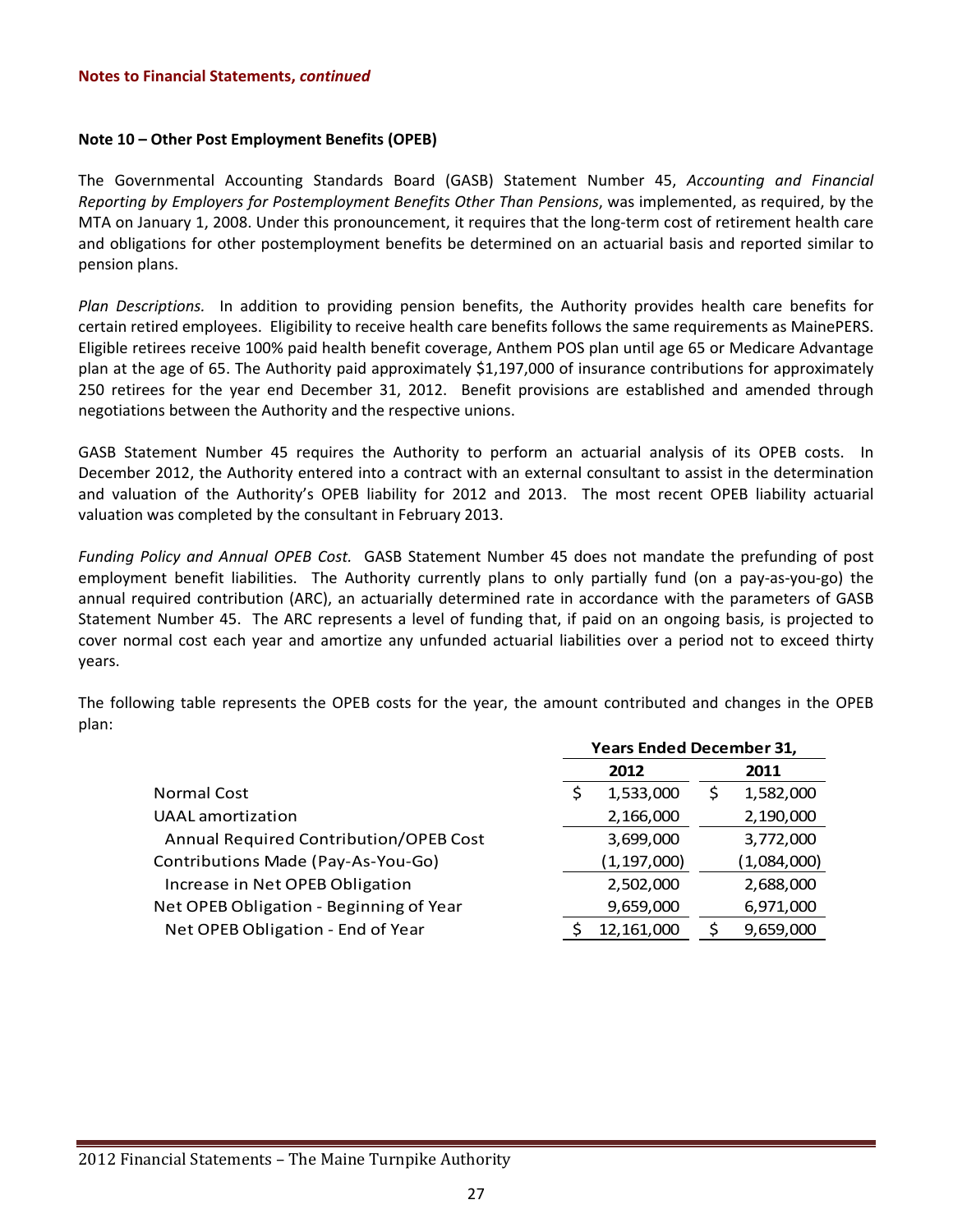# **Note 10 – Other Post Employment Benefits (OPEB),** *continued*

The Authority's annual OPEB cost, the percentage of annual OPEB cost contributed to the plan, and the net OPEB obligation was as follows:

|                                                                         | <b>Years Ended December 31,</b> |            |    |            |  |
|-------------------------------------------------------------------------|---------------------------------|------------|----|------------|--|
|                                                                         |                                 | 2012       |    | 2011       |  |
| <b>Annual Required Contribution (ARC)</b>                               | \$                              | 3,699,000  | \$ | 3,772,000  |  |
| Actual Contributions (Pay-As-You-Go)                                    |                                 | 1,197,000  |    | 1,084,000  |  |
| Percentage Contributed                                                  |                                 | 32.4%      |    | 28.7%      |  |
| <b>Actuarial Accrued Liability</b>                                      | Ś.                              | 51,530,000 | \$ | 48,563,000 |  |
| Plan Assets                                                             |                                 |            |    |            |  |
| Unfunded Actuarial Accrued Liability                                    |                                 | 51,530,000 |    | 48,563,000 |  |
| Covered payroll                                                         | \$                              | 17,114,000 | \$ | 20,093,000 |  |
| Unfunded actuarial accrued liability as a percentage of covered payroll |                                 | 301.1%     |    | 241.7%     |  |

For the year ended December 31, 2010 the ARC was \$3,554,000, the actual contribution was \$949,000 and the percentage contributed was 27.0%.

Actuarial valuations involve estimates of the value of reported amounts and assumptions about the probability of events in the future. Amounts determined regarding the funded status of the plan and the annual required contributions of the employer are subject to continual revision as actual results are compared to past expectations and new estimates are made about the future. The required schedule of funding progress presented as required supplementary information provides multiyear trend information that shows whether the actuarial value of plan assets is increasing or decreasing over time relative to the actuarial accrued liability for benefits.

*Actuarial Methods and Assumptions.*  Projections of benefits are based on the substantive plan (the plan as understood by the employer and plan members) and include the types of benefits in force at the valuation date and the pattern of sharing benefit costs between the Authority and plan members at that point. Actuarial calculations reflect a long‐term perspective and employ methods and assumptions that are designed to reduce short-term volatility in actuarial accrued liabilities and the actuarial value of plan assets. Significant methods and assumptions were as follows:

|                               | 2012             | 2011                                              |
|-------------------------------|------------------|---------------------------------------------------|
| Actuarial valuation date      | 1/1/13           | 1/1/11                                            |
| Actuarial cost method         | Entry age normal | Entry age normal                                  |
| Amortization method           |                  | Level percent of payroll Level percent of payroll |
| Remaining amortization period | 26 years         | 28 years                                          |
| Actuarial assumptions:        |                  |                                                   |
| Investment rate of return     | 4.0%             | 4.5%                                              |
| Projected salary increases    | 3.3%             | 2.0%                                              |
| Healthcare inflation rate     | $5.0\% - 8.9\%$  | $4.5% - 9.5%$                                     |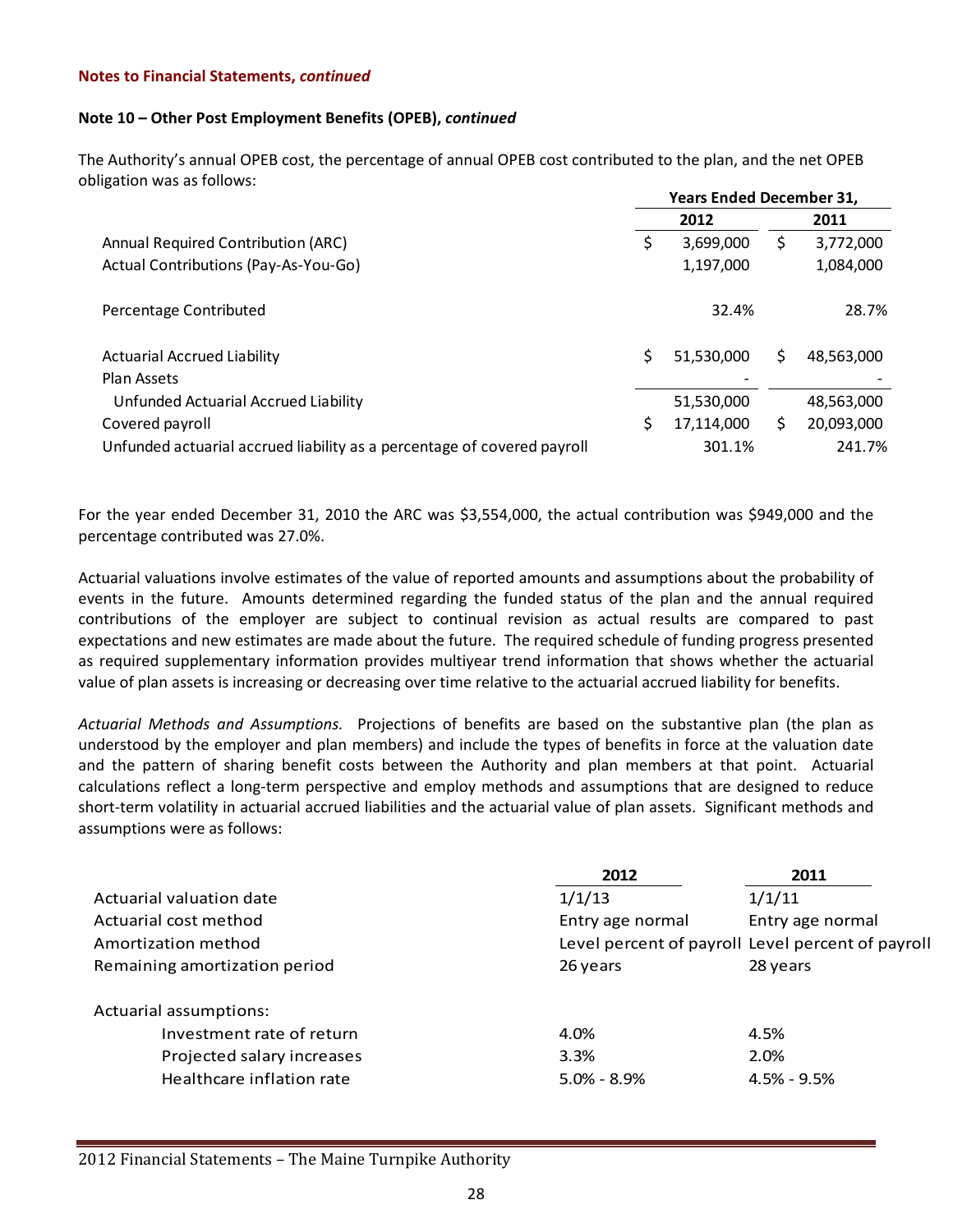# **Note 11 – Union Contract**

The Authority has an agreement with the Maine State Employees Association, which covers Supervisors and Employees, which expired on December 31, 2011. The Authority is currently negotiating with the union to execute a new contract and is currently in static‐status quo.

# **Note 12 – Commitments and Contingencies**

The Authority is a defendant in various lawsuits. Although the outcomes of the lawsuits are not presently determinable, it is the belief of the Authority's legal counsel that any settlement or damages assessed would be covered by insurance, and therefore should not have a material adverse effect on the Authority's financial condition

Commitments on outstanding construction projects for improvements and maintenance totaled approximately \$3,153,885 and \$8,442,743 as of 12/31/2012 and 12/31/2011, respectively.

Due to changes to enabling legislation in 2011, the Authority is potentially obligated to provide 5% of its annual operating revenues to the Maine Department of Transportation (MaineDOT). The Authority has incurred and expects to continue to incur significant expenses from construction projects that will be of mutual benefit to MaineDOT and accordingly has met its obligation to MaineDOT.

# **Note 13 – Risk Management**

The Authority is exposed to various risks of loss related to theft of, damage to and destruction of assets, errors and omissions and natural disasters for which the Authority is insured through various commercial insurance carriers. As required by the Authority's contract with its bondholders, the Authority's consulting engineer certifies each year that insurance limits and coverage adequately protect the properties, interests, and operations of the Authority. Claims expenditure, liabilities and reserves are reported when it is probable that a loss has occurred and the amount of the loss can be reasonably estimated.

The Authority is self-insured for its workers' compensation liability. The program provides coverage for up to a maximum of \$1,000,000 for each workers' compensation claim and \$25,000,000 in the aggregate. In addition, the Authority purchases excess workers' compensation insurance to limit its financial risk. The Authority is responsible for claims made up to \$750,000 per covered claim. Reserves are estimated at one hundred percent of expected expenditures. Settled claims have not exceeded the commercial coverage in any of the past three years.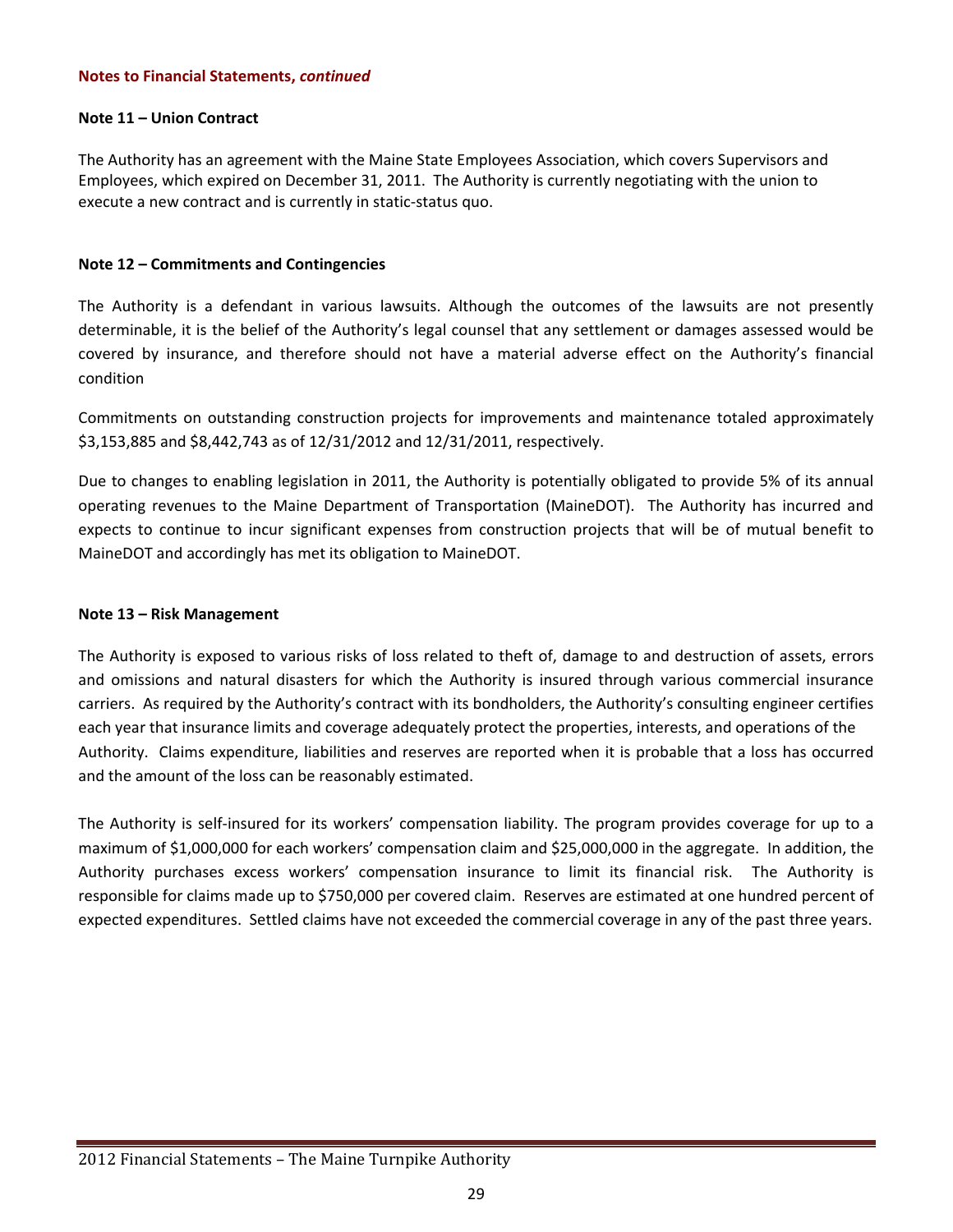# **Note 13 – Risk Management,** *continued*

The following summarizes the claims activity with respect to the Authority's self-insured workers' compensation program:

|                                                               | 2012                 | 2011                 |
|---------------------------------------------------------------|----------------------|----------------------|
| Unpaid Claims as of January 1                                 | \$<br>1,521,350      | \$<br>1,791,092      |
| Incurred Claims                                               | 719,413              | 173,031              |
| <b>Total Claim Payments</b>                                   | 428,173              | 442,773              |
| <b>Current Claims Liability</b><br>Long-term Claims Liability | 536,450<br>1,276,140 | 286,770<br>1,234,580 |
| <b>Total Unpaid Claims Liability</b>                          | 1,812,590            | 1,521,350            |

#### **Note 14 – Restatement of Net Position**

During 2012, management was made aware of two events that required the recording of adjustments to the prior audited period:

- HMS Host, the Authority's restaurant concessionaire, notified the Authority that it misinterpreted the concession agreement and overpaid their rent for 2011.
- During a routine internal review of infrastructure assets, it was determined that four (4) bridges that were replaced in 2011 were not removed (disposed of) from the ledger.

Net position as of December 31, 2011 has been restated as follows:

| Net position, December 31, 2011, as previously reported                   | 140,864,873 |
|---------------------------------------------------------------------------|-------------|
| Prior period adjustment:                                                  |             |
| • Restate Concession Rental for the overpayment by HMS Host in 2011       | (395, 757)  |
| • Restate Gain/Loss on the Sale of Fixed Assets for infrastructure assets |             |
| that were disposed of in 2011                                             | (1,436,986) |
| Net position, December 31, 2011, as restated                              | 139,032,130 |

The Change in Net Position for the year ended December 31, 2011 decreased by \$1,832,743 as a result of these restatements.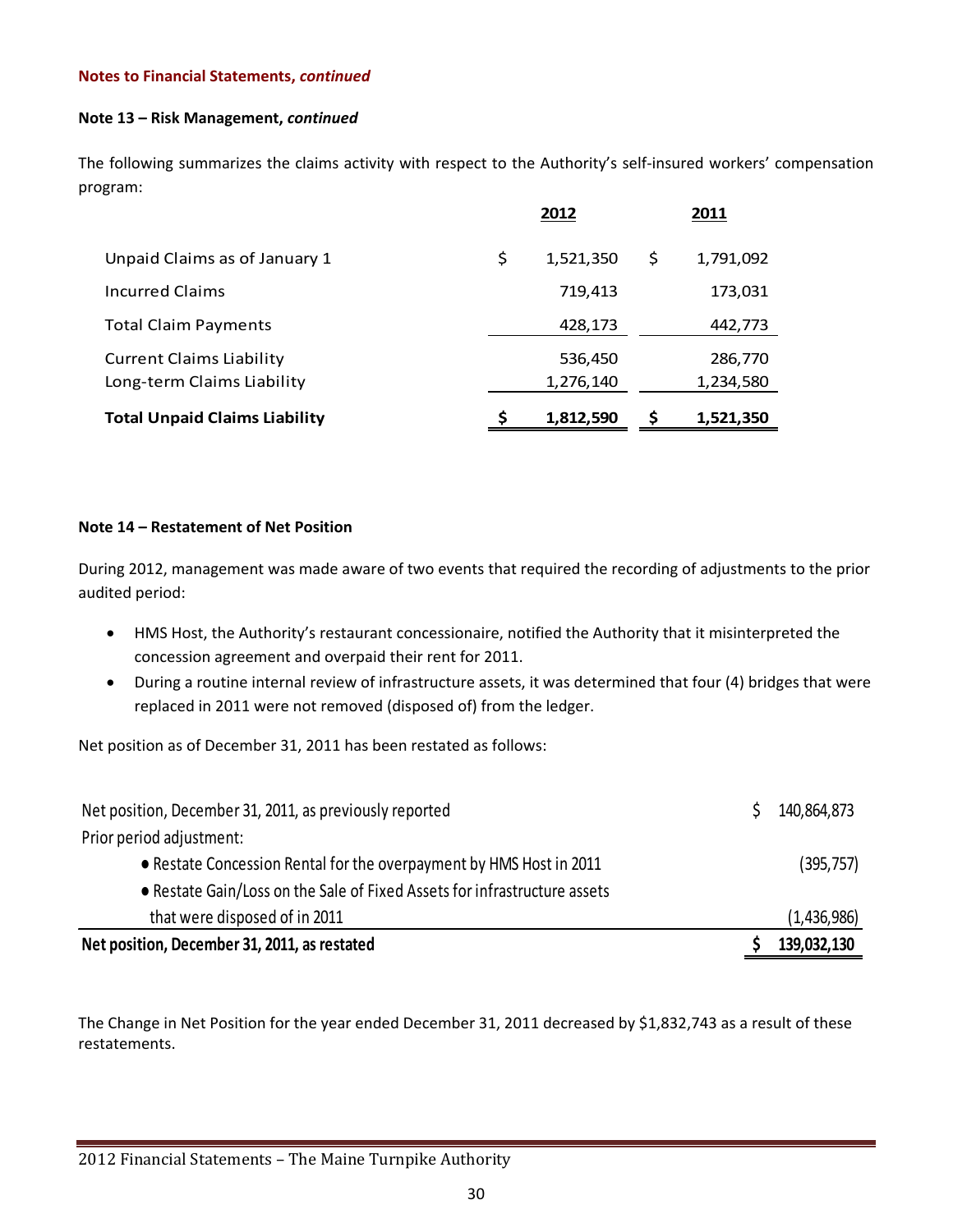#### **REQUIRED SUPPLEMENTARY INFORMATION**

#### **Trend Data on Infrastructure Condition**

The Authority has elected to use the modified approach to infrastructure reporting under GASB 34. The Authority's consulting engineers are required to make an inspection at least once a year of the Turnpike, and, on or before the first day of October of each year, to submit to the Authority a report setting forth (a) their findings whether the Turnpike has been maintained in good repair, working order and condition, (b) their advice and recommendations as to the proper maintenance, repair and operation of the Turnpike during the ensuing Fiscal Year and an estimate of the amount of money necessary for such purposes, (c) their advice and recommendations as to the amounts and types of insurance to be carried, and (d) their recommendations as to the amount that should be deposited into the Reserve Maintenance Fund during the upcoming Fiscal Year.

The roadways are rated on a 10‐point scale, with 10 meaning that every aspect of the roadway is in new and perfect condition. The Authority's system as a whole is given an overall rating, indicating the average condition of all roadways operated by the Authority. The assessment of condition is made by visual inspection designed to reveal any condition that would reduce highway-user benefits below the maximum level of service. The Authority's policy is to maintain the roadway condition at rating of 8 (generally good condition) or better. The results of the 2012 inspection states that the Maine Turnpike has been maintained in generally good condition and presents a favorable appearance.

The budget to actual expenditures for Preservation for 2011 is as follows:

|                             | <b>Budget</b> |            |  | Actual     |
|-----------------------------|---------------|------------|--|------------|
| <b>Preservation Expense</b> |               | 14,543,500 |  | 13,824,705 |

#### **Retiree Healthcare Plan**

|           |           | Actuarial         |              |        |                  |                 |
|-----------|-----------|-------------------|--------------|--------|------------------|-----------------|
|           | Actuarial | Accrued           |              |        |                  | UAAL as a       |
| Actuarial | Value of  | Liability (AAL) - | Unfunded     | Funded | Covered          | Percentage of   |
| Valuation | Assets    | <b>Entry Age</b>  | AAL (UAAL)   | Ratio  | Payroll          | Covered Payroll |
| Date      | (a)       | (b)               | (b-a)        | (a/b)  | (c)              | $[(b-a) / c]$   |
|           |           |                   |              |        |                  |                 |
| 12/31/08  | $\sin 0$  | 39,815,000<br>S   | \$39,815,000 | 0.00%  | 18,420,000<br>\$ | 216.2%          |
| 12/31/09  | 0         | 39,815,000        | 39,815,000   | 0.00%  | 19,064,000       | 208.8%          |
| 12/31/10  | 0         | 48,563,000        | 48,563,000   | 0.00%  | 19,699,000       | 246.5%          |
| 12/31/11  | 0         | 48,563,000        | 48,563,000   | 0.00%  | 20,093,000       | 241.7%          |
| 12/31/12  | 0         | 51,530,000        | 51,530,000   | 0.00%  | 17,114,000       | 301.1%          |